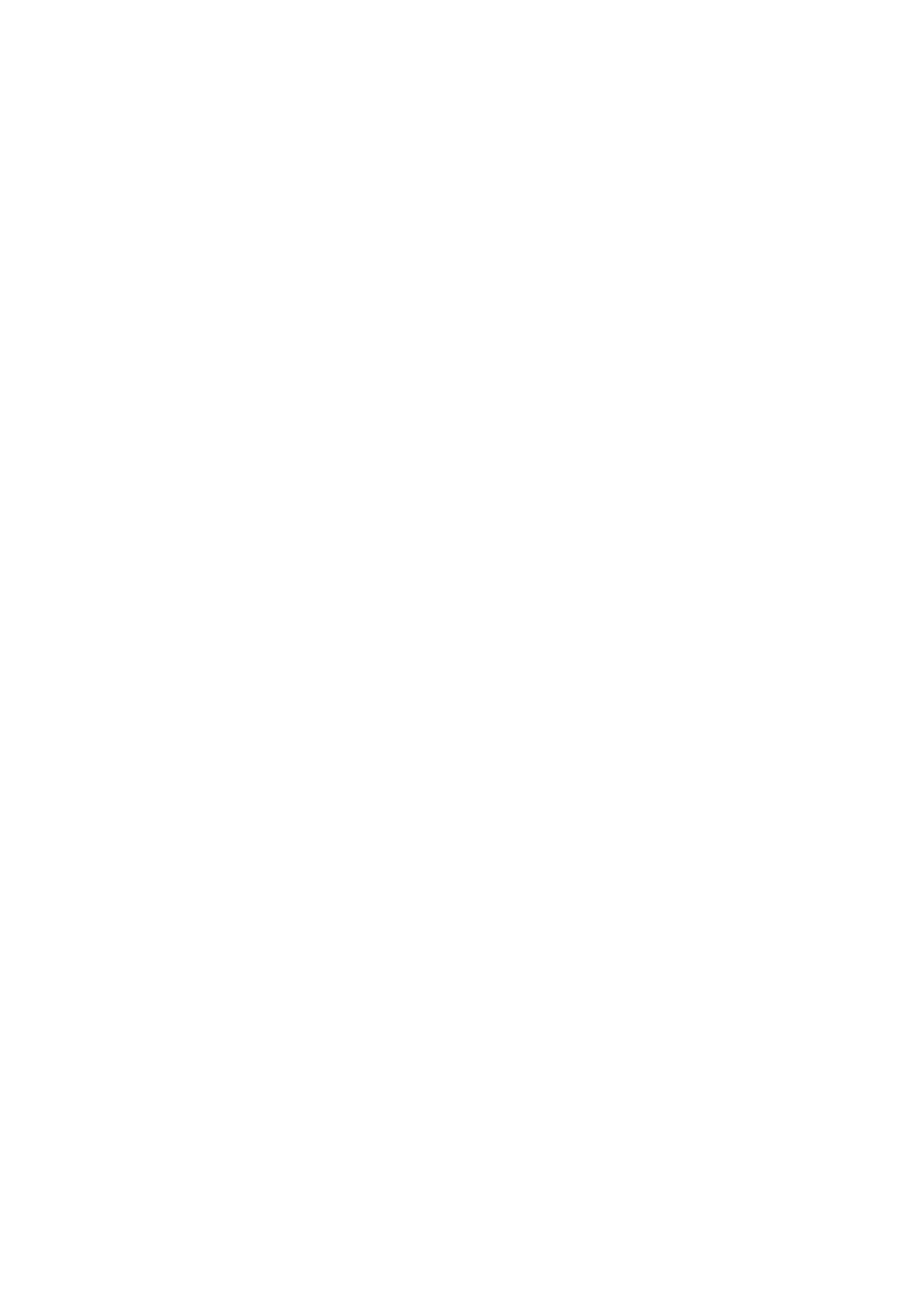# **Contents**

|                        |                                                                                                        | page                    |
|------------------------|--------------------------------------------------------------------------------------------------------|-------------------------|
| <b>Acknowledgement</b> |                                                                                                        | Ш                       |
| <b>Useful contacts</b> |                                                                                                        | Ш                       |
|                        | <b>Foreword by the Chief Executive of the Tenant Farmers Association</b>                               | 1                       |
| <b>Preface</b>         |                                                                                                        | $\overline{2}$          |
| <b>Introduction</b>    |                                                                                                        | $\overline{\mathbf{3}}$ |
| Section 1:             | The profit and loss account: the financial version compared<br>to the management version               | 3                       |
| Section 2:             | The profit and loss account: the terms used in<br>financial accounting                                 | 4                       |
| Section 3:             | Getting more out of the profit and loss account                                                        | 5                       |
| Section 4:             | The profit and loss account: working out your net<br>farm income                                       | 7                       |
| <b>Section 5:</b>      | The profit and loss account: more management<br>accounting terms                                       | 10                      |
| Section 6:             | The profit and loss account: reconciling the financial<br>and management versions                      | 14                      |
| Section 7:             | Management accounting: flow of funds statement                                                         | 16                      |
| <b>Section 8:</b>      | Reconciliation of flow of funds                                                                        | 18                      |
| <b>Section 9:</b>      | Management accounting: the balance sheet                                                               | 19                      |
| Section 10:            | Terms used in the balance sheet                                                                        | 20                      |
| Section 11:            | Using the balance sheet                                                                                | 21                      |
| <b>Appendix 1</b>      | More information about getting to net farm income<br>from net profit                                   | 22                      |
| <b>Appendix 2</b>      | Breeding livestock stock appreciation and herd<br>depreciation: what are they? Why are they important? | 24                      |

*i*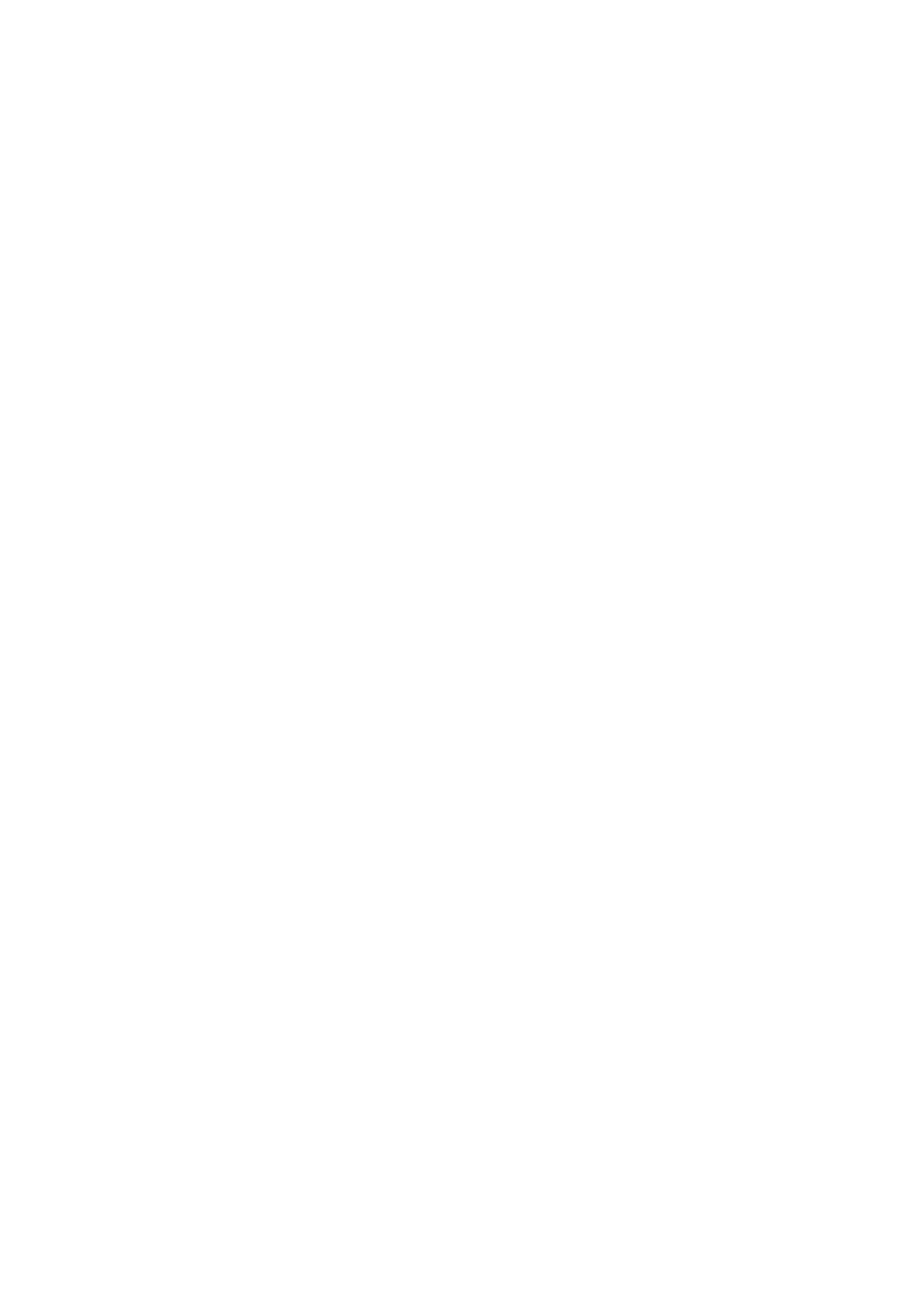#### **Acknowledgement**

The authors would like to thank the many individuals and institutions who provided comments on the drafts of this booklet, including the Institute of Chartered Accountants, England and Wales, British Institute of Agricultural Consultants, National Farmers Union, Tenant Farmers Association, Country Land and Business Association, Institute of Agricultural Secretaries and Administrators, Institute of Agricultural Management.

There are many sources of further help and advice on farm business management and related issues, these are listed below:

### **Useful contacts**

Farm Business Advice Service – 0800 5874079

The Farm Business Advice Service is a free service set up to help farmers consider how the Single Payment Scheme affects their business. It is available to farmers in England until 31 March 2007. The advice is available to farmers who are claiming the Single Payment and is provided in the following ways.

- Information and advice by phone
- Local advice clinics
- Half-day farm visits by qualified farm business consultants
- Conferences and workshops (these may vary by region)

Natural England Land Management and Advisory Services – 0800 5874079

This manages how Defra-funded environmental and business advice is delivered to farmers, advisers and other land managers. The six advice programmes are managed nationally but are focused on meeting local needs. The unit provides a series of seminars, conferences, walks, farm visits and workshops to give advice on the following.

- **Conservation**
- Environment-sensitive farming
- Single payment scheme cross-compliance
- The Farm Demonstration Programme
- Catchment-sensitive farming

Business Link – 0845 600 9006

Business Link provides practical advice to all businesses and offers access to a wide network of business support organisations.

Forward Farming Regional Farm Advice Unit Barton Hall Garstang Road Broughton Preston Lancashire PR3 5HE Phone: 01772 865285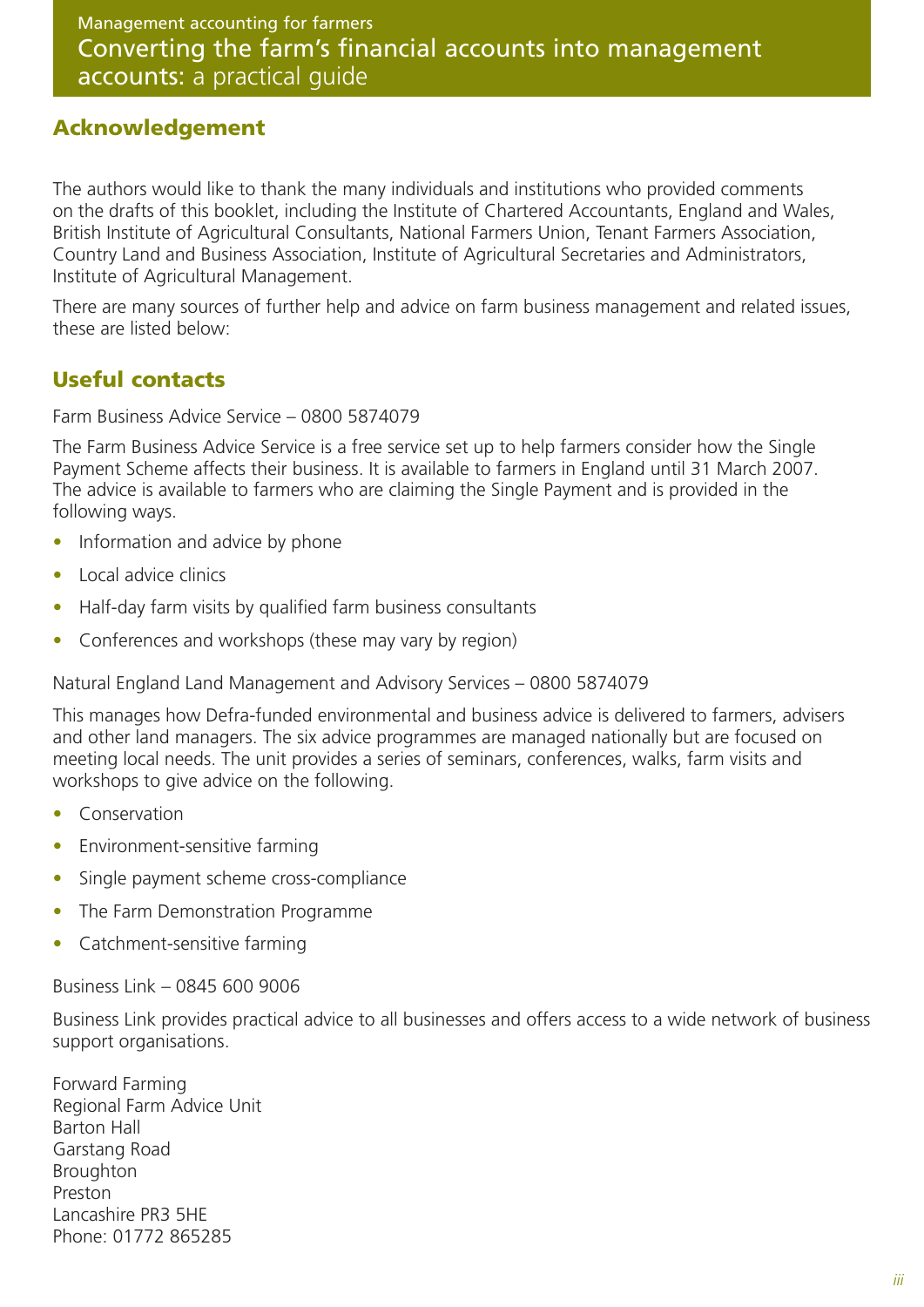#### **Useful contacts –** *continued*

Food Chain Centre at IGD Grange Lane Letchmore Heath **Watford** Hertfordshire WD25 8GD Phone: 01923 857141

Milk Development Council Milk Bench – National Dairy Benchmarking System www.milkbench.org.uk

Red Meat Industry Forum PO Box 44 Winterhill House Snowdon Drive Milton Keynes MK6 1AX Phone: 01908 844710 www.redmeatindustryforum.org

British Institute of Agricultural Consultants The Estate Office Torry Hill Milstead Sittingbourne Kent ME9 0SP Phone : 01795 830100 E mail: info@biac.co.uk

Secretary, Farming and Rural Business Group Institute for Chartered Accountants, England and Wales Chartered Accountants Hall PO Box 433 Moorgate Place London EC2 2BJ

Institute of Agricultural Secretaries and **Administrators** NAC Stoneleigh Park Kenilworth CV8 2LG Phone: 024 7669 6592

Department for Environment, Food and Rural Affairs Nobel House 17 Smith Square London SW1P 3JR Phone: 020 7238 6000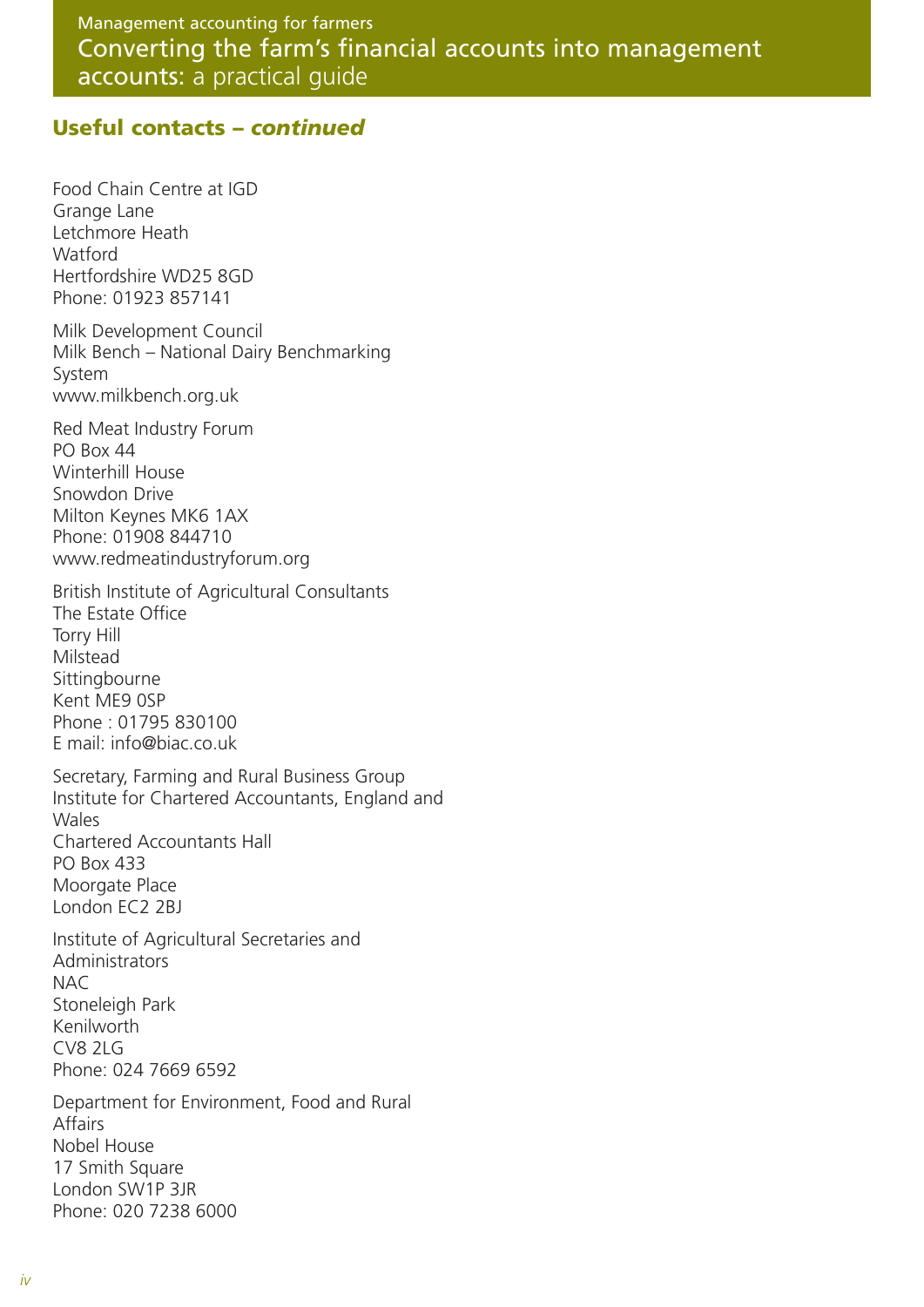#### **Foreword**

In the modern farming environment undertstanding the business is just as important as understanding the farm. We cannot farm efficiently without a detailed knowledge of every aspect of the farm including soil types, rainfall, nutrient levels, slope and micro climate. We need to develop the same discipline when it comes to the financial aspects of the farm business. However, trying to do this from the annual farm accounts is not easy – particularly as those accounts commonly land on farm desks well after the financial year end. Using that data to create management accounts will take a little time to do but will reap rewards through the ability to have a more accurate picture of the business, its profitability and performance. Management accounts will allow for comparison with similar businesses or with published averages from data sources like DEFRA's Farm Business Survey. Following those comparisons action can be taken to play to the strengths of the business and deal with its weaker areas.

Management accounts will also provide the ability to keep one step ahead of those involved in the business be that the bank manager, landlord, suppliers or buyers. Having the management accounting data to hand will greatly assist in the inevitable negotiations that will be required with these individuals. Knowing the business as well as the farm will be essential to get the best deal for you in any of these negotiations.

I therefore commend this DEFRA guide for those who have yet to get a grasp of the concept of management accounts and for those who use them already but might pick up some useful extra tips to improve current practice.

pesige!

George Dunn BA MSc ARAgS Chief Executive Tenant Farmers Association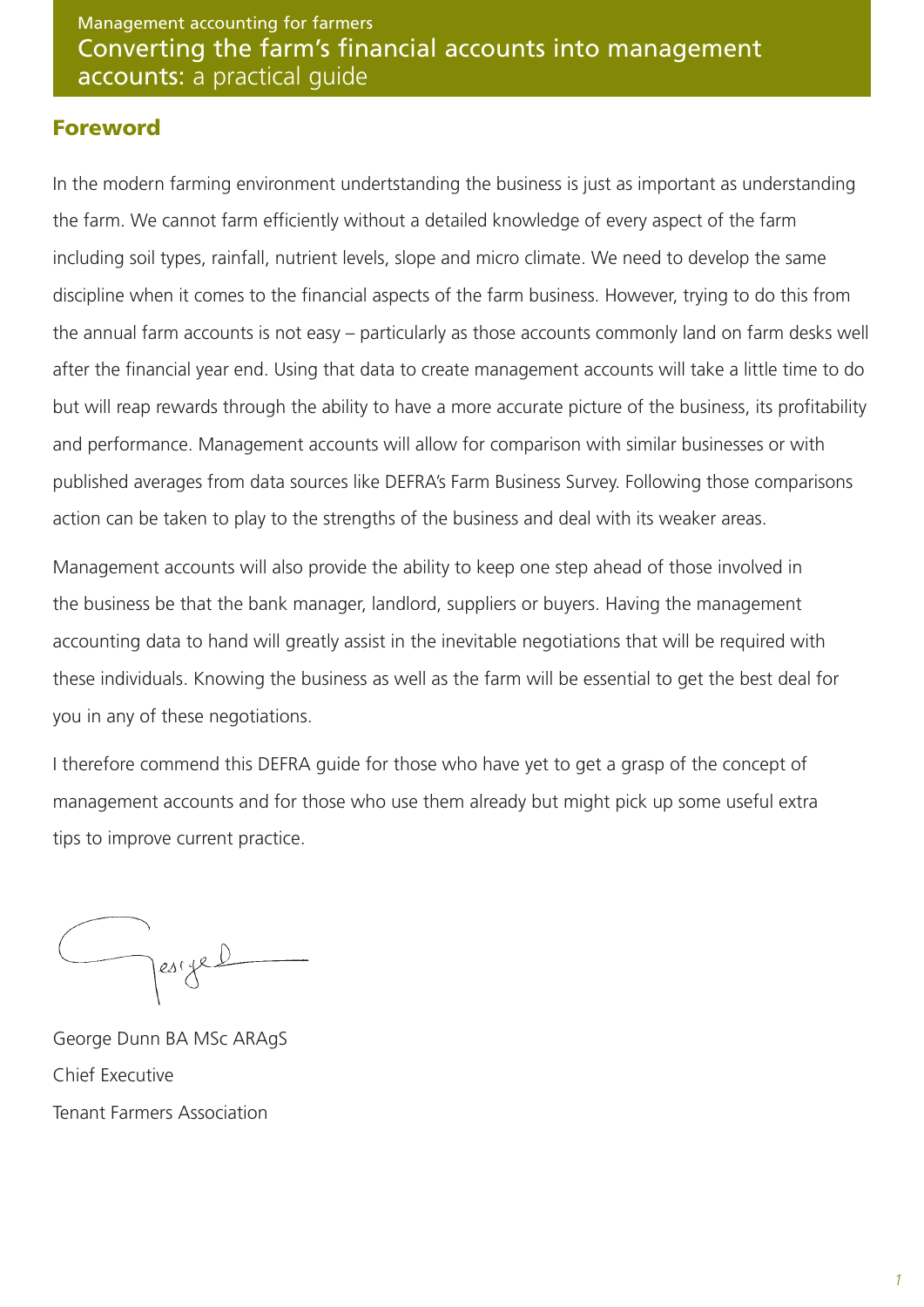### **Preface**

To raise profits, farmers must measure the income of the business and identify its strengths and weaknesses. Which tools are available for this? Nearly all farms have financial accounts, which are normally prepared for tax purposes. While financial accounts can be quite helpful, they are much more valuable if you convert them into management accounts. This guide shows the steps involved.

The booklet is aimed at farmers, consultants, people who work in banking and similar areas serving agriculture and students of farm business management.

This booklet is the third in the 'Management Accounting for Farmers' series. The first two booklets were published under the joint title 'Figures for a Farming Future'. The first of these, 'Using the Farm Accounts to Point the Way', shows how to use financial accounts as a tool for managing the farm business. The second booklet, 'Mapping Out a Farming Future', introduces basic management accounting tools and techniques to plan changes to the business.

All these booklets are available free of charge from Defra Publications.

We have also developed a web-based 'benchmarking' programme that allows farmers to compare their financial accounts with results from similar farms. This free program, 'Farm Business Benchmarking Online', is available at:

#### **www.farmbusinessbenchmark.defra.gov.uk**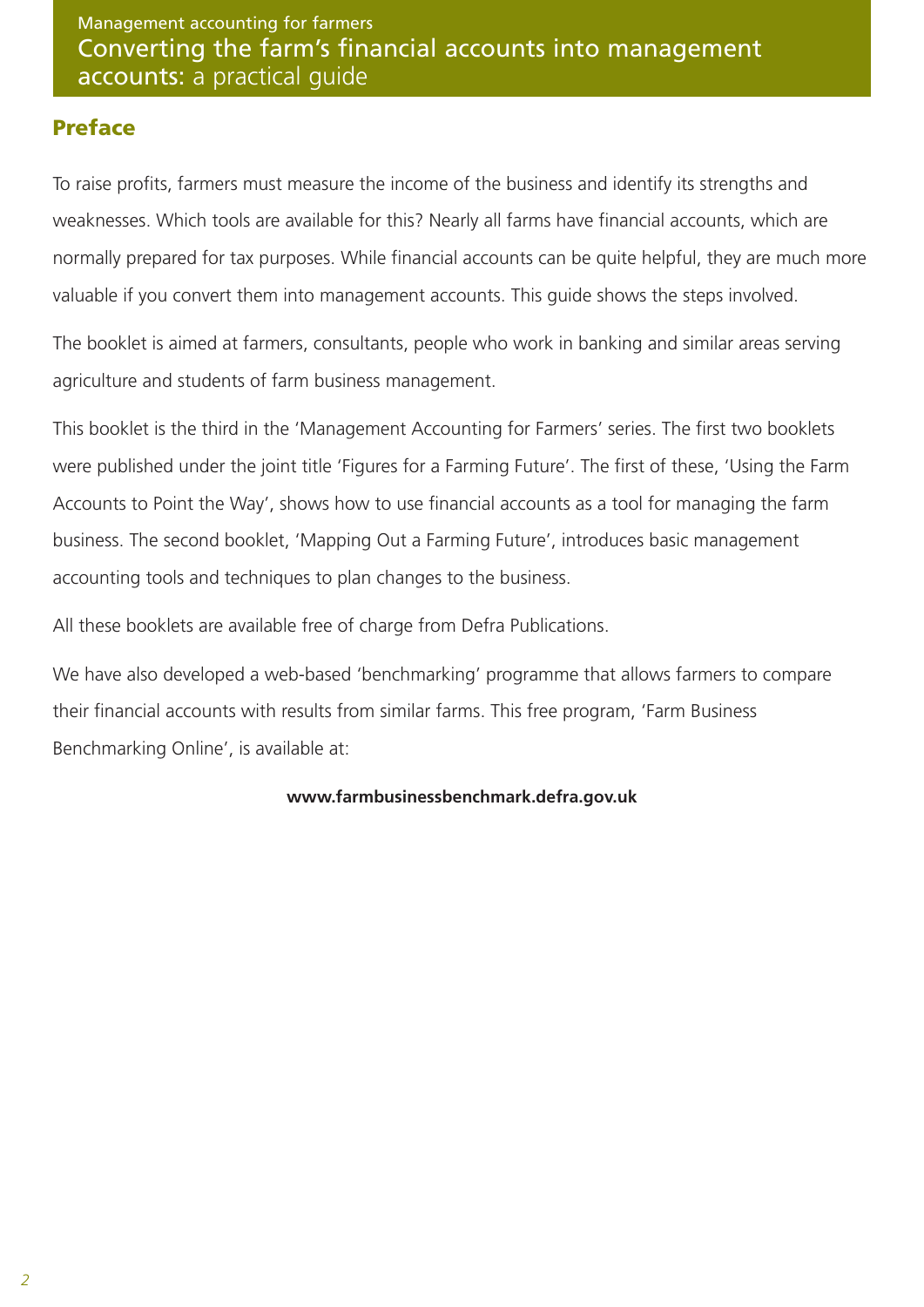### **Introduction**

**It is not vital that you read this guide from cover to cover. It is a learning tool with a step-by-step approach, and even lightly reading the first few sections should give you a much better understanding of management accounting.**

A farm's financial accounts are made up of a profit and loss account, a balance sheet and notes to the accounts, which describe the accounting policies used to prepare the accounts.

This booklet looks at the profit and loss account and shows the main differences between financial and management versions of this. The guide also describes the balance sheet and the flow of funds statement, which, while not always included in the farm's financial accounts, is a very valuable management account in itself.

The guide gives examples to show how accounts are set out and defines the terms used.

When you go through the booklet, there may well be areas where you need guidance on how important they are for your farm business. At this point, you should get advice from your accountant or farm management consultant. After reading this guide, you will have more knowledge about management accounting and you will be able to get more from the discussions you have with your accountant or consultant.

### **Section 1: The profit and loss account: the financial version compared to the management version**

The profit and loss account shows the revenue, costs and profit from running the business over the financial year. The profit and loss account highlights the most important differences between financial accounting and management accounting.

The major differences between the financial and management versions of the profit and loss account are as follows.

- The management account provides more information.
- Management accounts include an estimated rent against owned land.
- Management accounts include a cost against unpaid labour.
- In financial accounts, valuations of livestock and crops are usually based on production costs. In management accounts, they are normally based on their market value.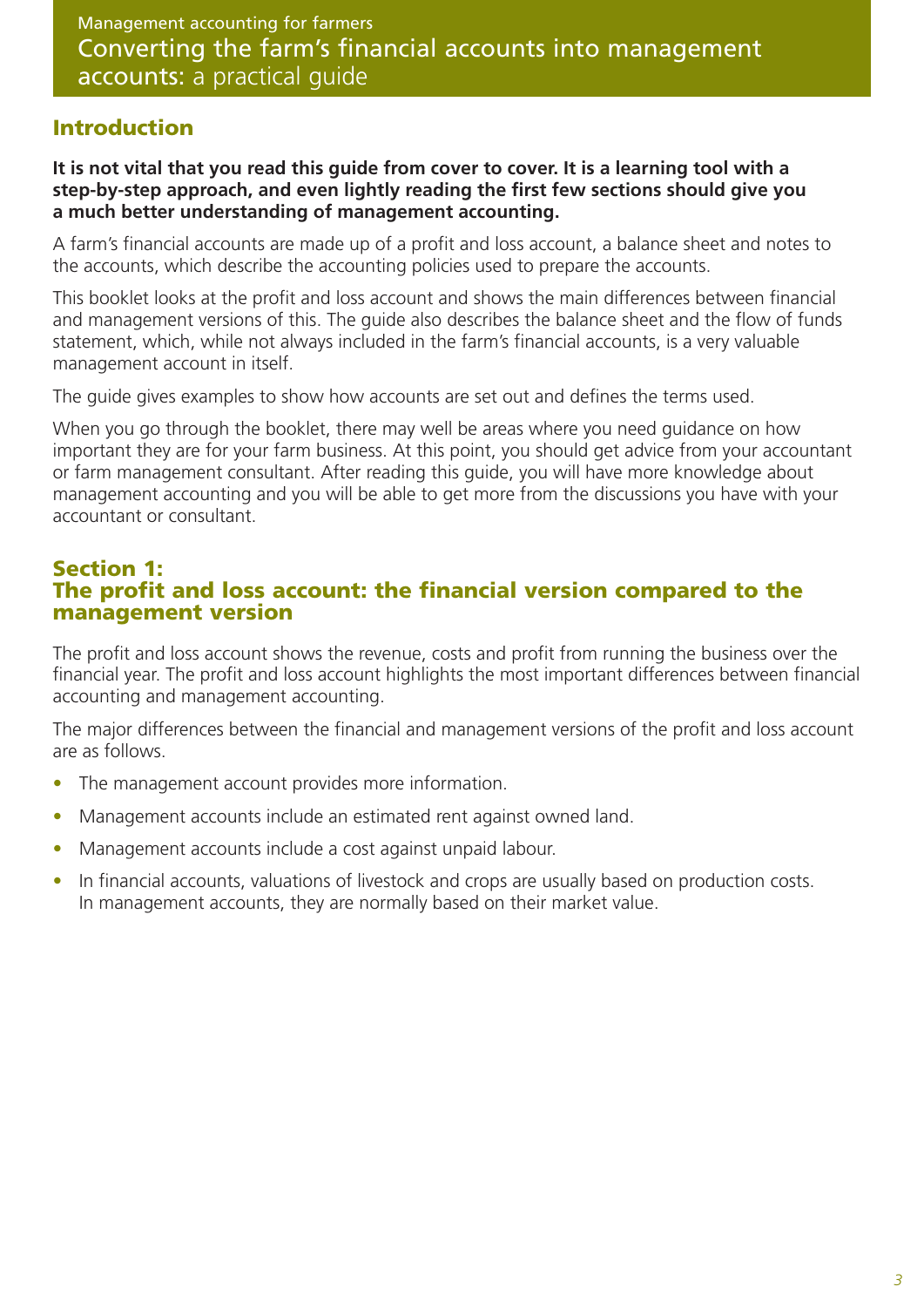#### **Section 2: The profit and loss account: the terms used in financial accounting**

The first step in converting the profit and loss account from a financial into a management account is to understand the terms used in the financial version and how they fit together.

The diagram below shows the main terms and how these lead to net profit. There should be some similarities with your profit and loss account, although accounts do vary from farm to farm in their layout and detail. Each of the terms used in the diagram are explained over the page.

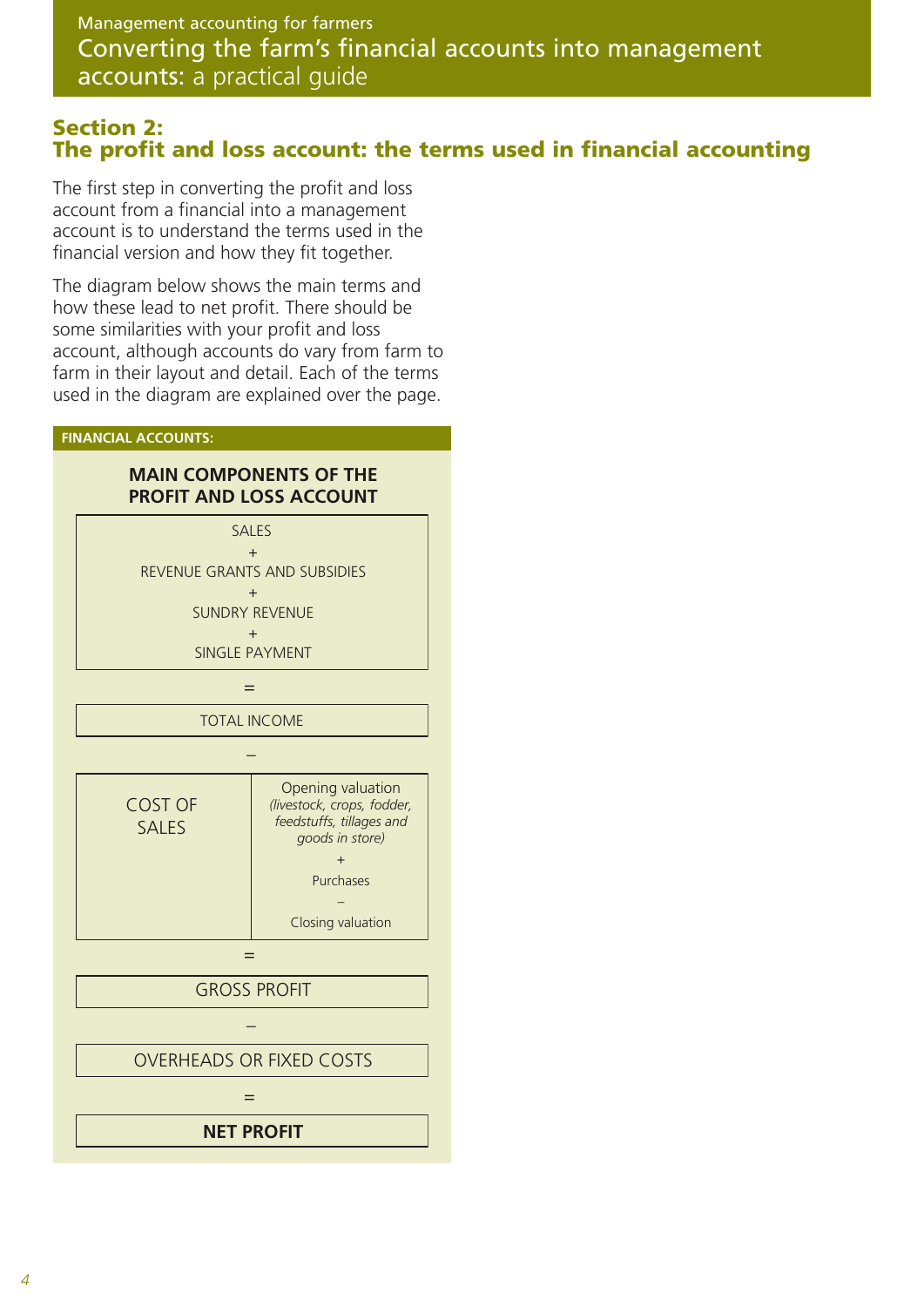#### **Section 3: Getting more out of the profit and loss account**

The next step is to get more information from your profit and loss account.

Financial accounts vary from farm to farm in terms of their level of detail. Your accounts may not show all the items below. The less detail your account provides, however, the more you benefit from getting the extra information.

Below is a list of items which it is worthwhile to show separately on your profit and loss account. If you cannot find these on your account, ask your accountant or farm management consultant to set out your profit and loss account with the items shown separately.

Doing this is a major step to creating a management account as it will allow you to more accurately compare your business with other farms, for example, by using

'Farm Business Benchmarking Online' (**www.farmbusinessbenchmark.defra.gov.uk**).

#### **Items that are worth showing separately on the profit and loss account**

**Sales** – livestock, crops and fodder sales, including sales from producing and selling farm products.

**Grants and subsidies** from revenue, rather than capital. This includes payments from any agri-environment schemes, but does not include the single farm payment as this is recorded separately in the account. Capital grants and subsidies are normally included later in the account within overheads (fixed costs), usually within the figures for depreciation.

**Sundry revenue** is any general revenue, including income from rent, interest payments received, income from hiring out machinery and labour, recreation, tourist accommodation, catering, crafts, insurance receipts for any loss of income (for example, through crop damage), and revenue from other sources such as way leaves (granting access to land in exchange for payment). Insurance receipts for items other than loss of income (for example, property and machinery claims) are not included here. They are shown against the corresponding spending within overheads (fixed costs).

**Single payment** is revenue from the single decoupled payment (the single payment scheme in England). By showing this separately, it is easy to see how this contributes to net profit.

**Cost of sales** is the **opening valuation** plus **purchases** minus the **closing valuation**.

| <b>EXAMPLE OF COST OF SALES CALCULATION</b>                                       |         |  |  |
|-----------------------------------------------------------------------------------|---------|--|--|
| <b>Opening valuation</b>                                                          | 161,454 |  |  |
| <b>Purchases Seeds and fertilisers</b>                                            | 50,105  |  |  |
| Chemicals and sundry                                                              | 55,609  |  |  |
| Feedstuffs and fodder                                                             | 43,781  |  |  |
| Livestock                                                                         | 25,000  |  |  |
| Vet, medical and sundry livestock costs                                           | 5.904   |  |  |
| <b>Total purchases</b>                                                            | 180,399 |  |  |
| <b>Closing valuation</b>                                                          | 211,646 |  |  |
| Cost of sales (opening valuation plus total<br>purchases minus closing valuation) | 130,207 |  |  |

**Opening valuation** is the value, at the start of the accounting period, of livestock, crops and produce in store, bought and home-grown feedstuffs and fodder, seeds, fertilisers, sprays and tillages (that is, cultivations and newly sown or growing crops). Livestock, crops and produce are valued at the cost of production or market value (after taking account of marketing costs). For valuing livestock, the cost of production usually equals the original cost to buy the animal, plus variable costs, plus paid labour up to the point of valuation. For crops, the cost of production usually equals seed, fertiliser and agrochemical costs, plus contract charges and the cost of paid labour, all up to the point of valuation.

**Closing valuation** is the value of the same items at the close of the accounting period.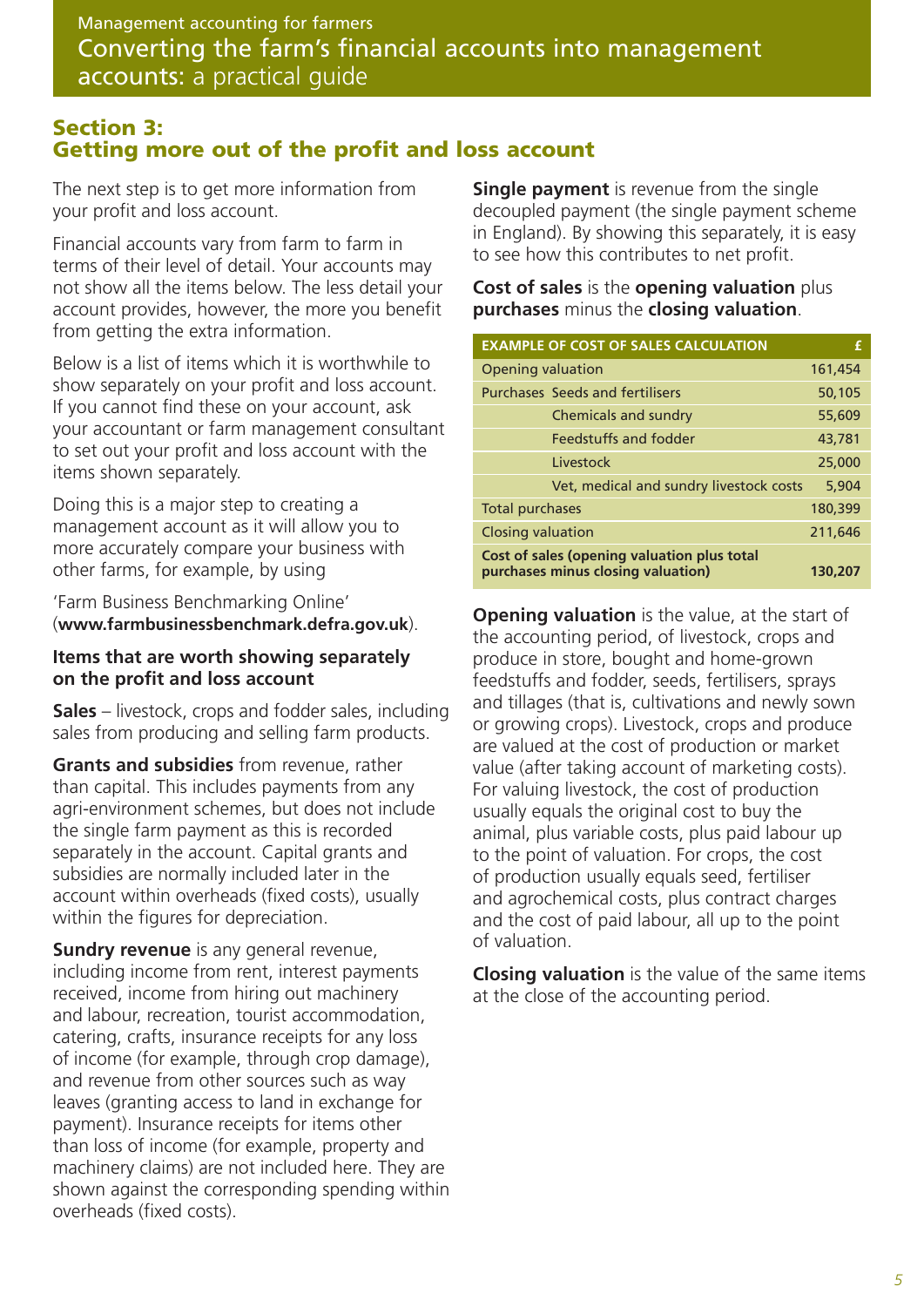| <b>EXAMPLE OF OPENING AND CLOSING VALUATION</b>      |                             |                             |  |
|------------------------------------------------------|-----------------------------|-----------------------------|--|
|                                                      | <b>Opening</b><br>valuation | <b>Closing</b><br>valuation |  |
| Year end                                             | Dec 31st<br>f               | Dec 31st<br>f               |  |
| Dairy cows                                           | 50,000                      | 65,000                      |  |
| <b>Rearing cattle</b>                                | 7,500                       | 10,000                      |  |
| Wheat in store                                       | 50,000                      | 75,000                      |  |
| Home grown fodder                                    | 2,000                       | 3,000                       |  |
| <b>Purchased fodder</b>                              | 500                         | 500                         |  |
| Seeds and fertiliser                                 | 3,000                       | 2,500                       |  |
| Chemicals and sundry                                 | 1,100                       | 500                         |  |
| <b>Feedstuffs</b>                                    | 700                         | 300                         |  |
| Veterinary and medical and<br>sundry livestock items | 500                         | 1,000                       |  |
| Tillages (growing crops)                             | 46,154                      | 53,846                      |  |
| <b>Total</b>                                         | 161,454                     | 211,646                     |  |

**Purchases** covers bought livestock, bought feed, seeds, fertilisers, chemicals, vet and medicine costs, and sundry items (such as baler twine, silage wrap, ear tags and packing materials).

**Gross profit** is sales, plus grants and subsidies, plus sundry revenue, plus single payment less the cost of sales.

More items that are worth showing separately on the profit and loss account are shown below.

#### **Overheads (sometimes called expenses or fixed costs)** are as follows.

- **Wages and salaries** (including casual labour)
- **Machinery repairs**
- **Fuel and oil for machinery**
- **Contract charges**
- **Other expenses for machinery** (includes renting or hiring machinery or similar arrangements, vehicle tax)
- **Rent**
- **Rates** (including drainage charges)
- **Property repairs**
- **Power, electricity and heat**
- **Professional fees** (including accountants' fees)
- **Interest and bank charges**
- **Insurance** (not including insurance for labour)
- **Depreciation** of machinery, buildings, glasshouses and permanent crops
- **Other overheads**, such as water charges, subscriptions, advertising, telephone charges, pest clearance, travel and subsistence (farm share), stationery and so on
- **Profit on asset sales** is the profit or loss on the sale of machinery, glasshouses, fixed equipment, permanent crops (including orchards) and buildings. The profit or loss is the difference between the depreciated value of the asset at the opening valuation and the sale value if the asset is sold during the same year.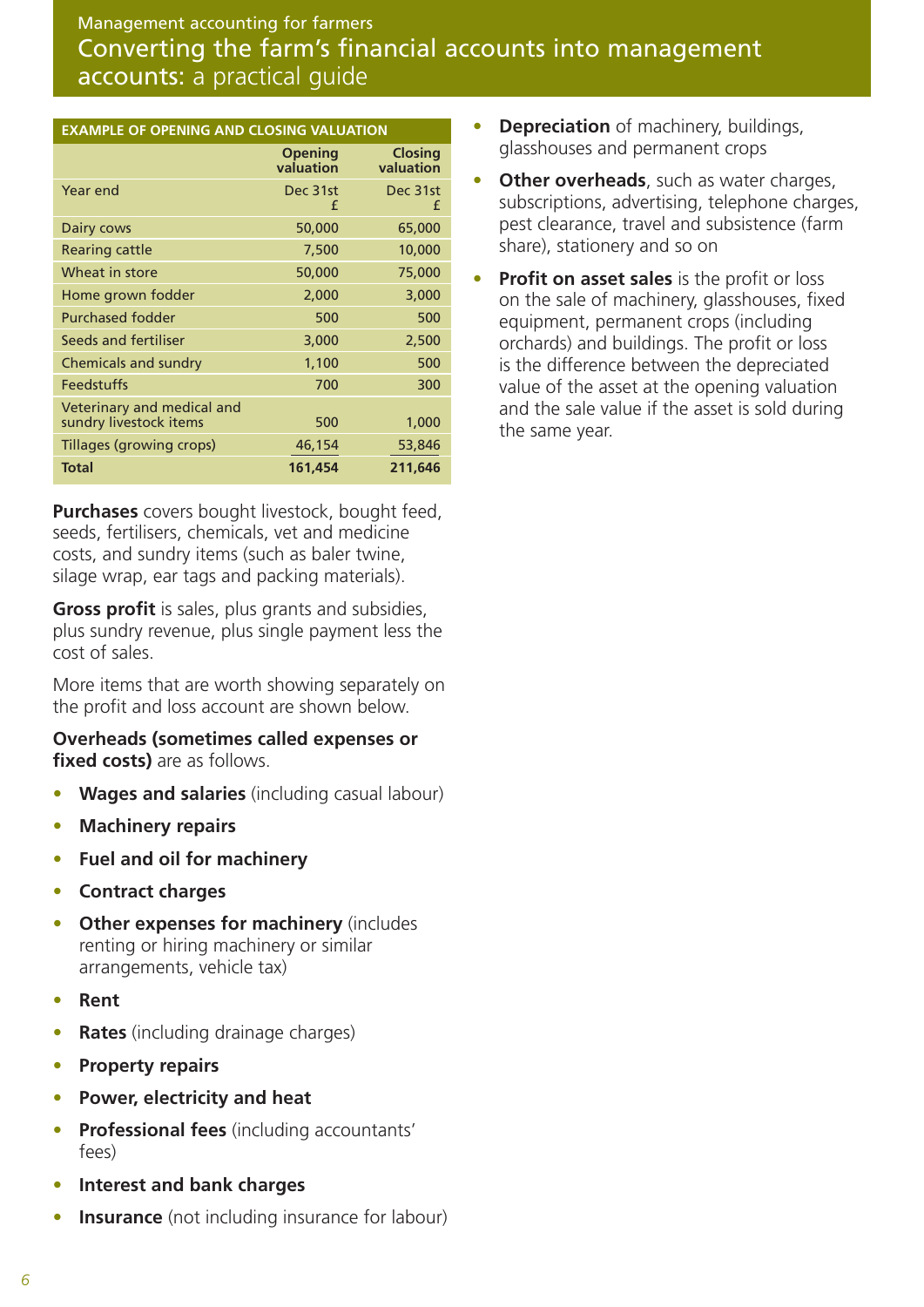### **Section 4: The profit and loss account: working out your net farm income**

The next step is to work out the net farm income for your business.

Doing this is another major step forward as it will:

- allow you to better assess how well your business is performing by using published figures (most published results from the Farm Business Survey and other sources use net farm income to measure how a farm business performs);
- allow you to compare your farm with others, regardless of tenure or business organisation (for example, if the farm is run by a sole trader, business partnership or a company);
- for an owner-occupier, show the income the farm business produces over and above that which the owner-occupier could gain from renting the farm out (this can help when a farm is considering whether to continue in active farming or to rent the farm out to someone else); and
- $\bullet$  show the income the farmer and partner<sup>1</sup> has left, after taking account of the cost of all other unpaid labour (that is, labour which is not shown as wages in the financial account but which the business is expected to fund through drawings or the private spending of those concerned).

As a result, net farm income shows how the business is performing after all resources are given a cost, other than the manual and managerial input of the farmer and partner<sup>1</sup>.

The diagram shows the steps involved in working out net farm income from net profit.

Firstly, start with net profit from your financial accounts. To get to net farm income, you take away some items and add others as shown in the diagram over the page. Each of the terms used in the diagram are explained below it.



#### **Looking at each item in detail, you take away the following from net profit.**

**Unpaid labour** is the cost of unpaid labour, estimated using a wage rate that is appropriate to the work. The farmer and partner<sup>1</sup> are not included because net farm income represents the reward to them for their input into running the farm business.

**Rental value (owner-occupiers)** is an estimated rent charged against owned land and buildings. It is equal to the amount that a tenant would pay for a farm of similar size and type, taking into account the farmhouse, buildings, cottages and land and single payment entitlement that applies to the owned land. The single payment should be

Wife, husband, civil partner or someone the farmer lives with as if they were married.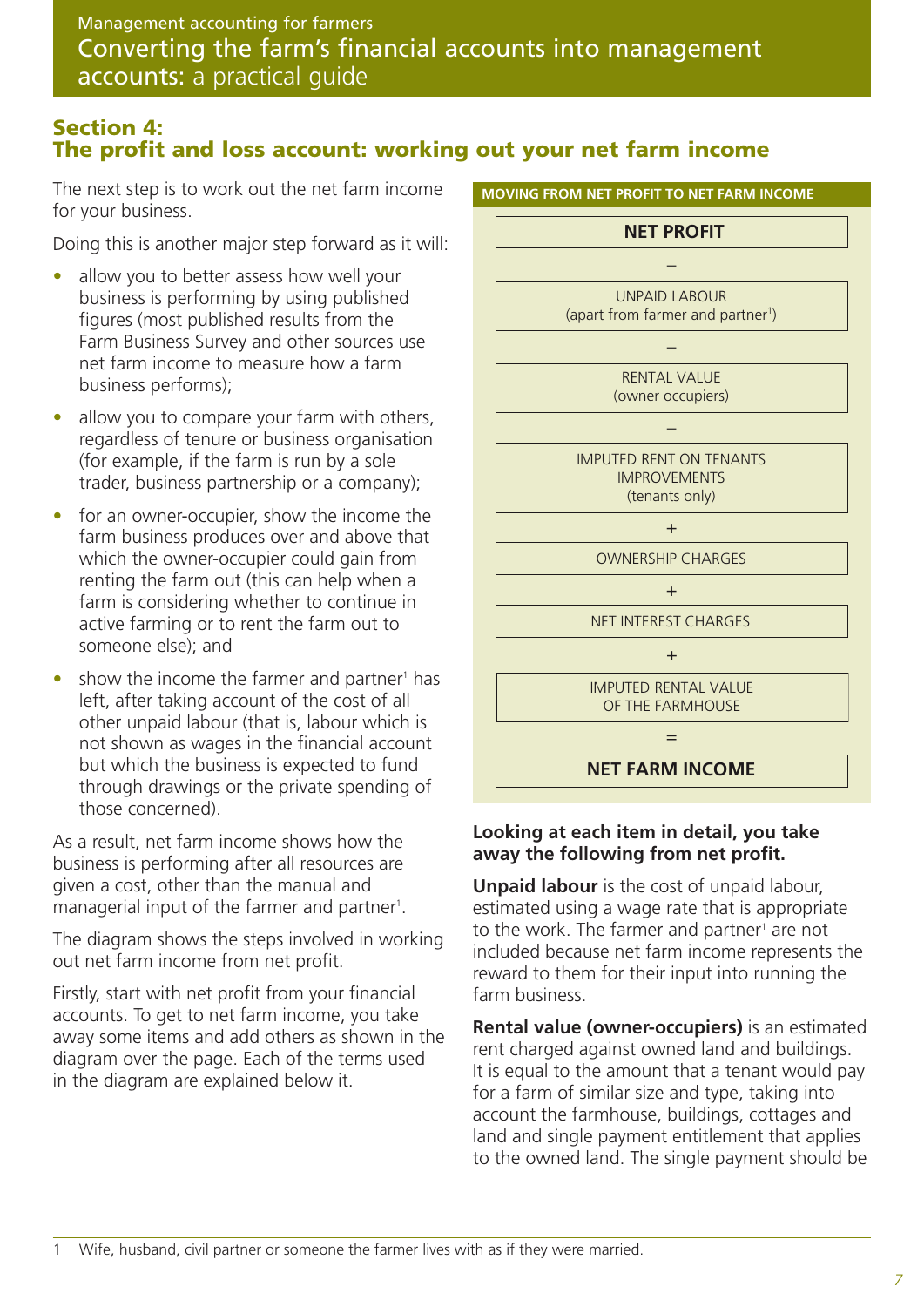valued at the flat rate that will apply from 2012 onwards in the payment region that the farm falls into.

#### **Imputed rent on tenants' improvements**

applies to tenants only. It is the imputed rent for improvements the tenant has paid for, but which the landlord would normally pay for. This amount is taken away from net profit because net farm income treats all farms as if they were on a full tenancy, where the landlord would pay for all landlord-type improvements and would normally pass these costs on to the tenant through an adjustment to the rent.

The principle of using an imputed rent on tenants' improvements applies in real life with actual tenancies, when improvements the tenant has paid for are taken into account when the rent is reviewed. The value of the improvements is worked out, often by using an imputed rent. In these cases, the level of the imputed rent is worked out, as a percentage of what the improvement cost. Generally speaking, the larger and more valuable the improvement, the higher the percentage and the longer the period of time which the imputed rent applies for. Some improvements have an imputed rent for as long as the improvement is considered valuable.

However, to compare your farm's net farm income with published figures, you will need to follow the Farm Business Survey's approach to working out the imputed rent on tenants' improvements. In the FBS, imputed rent on tenants' improvements is worked out as 10% of the estimated cost (after taking any grants into account). For example, where a tenant has paid to install a new drainage system at a cost (without considering any grant) of £10,000, the imputed rent would be £1,000. Improvements are assumed to be written off after 10 years, so the imputed rent on improvements that are over 10 years old is zero. The only exceptions are purchased quota and purchased entitlement to single payment. In either case, these should not be written off for as long as they hold a market value.

#### **To get to net farm income, the following items are added to net profit.**

**Ownership charges** are the total charges for buildings depreciation, landlord-type repairs and buildings insurance. Ownership charges are

added to the net profit because net farm income 'assumes' all farms are run by tenants rather than owner-occupiers. As a result, it is not appropriate to take away the costs of farm ownership (that is, landlord-type costs) as well as the rental value. You might be able to identify the ownership charges from your financial accounts. Otherwise, you should get advice from your accountant or farm management consultant to identify what the amounts are.

#### **EXAMPLE OF OWNERSHIP CHARGES**

| <b>Buildings depreciation</b>  | 2,500  |
|--------------------------------|--------|
| <b>Buildings insurance</b>     | 500    |
| Landlord type repairs          | 10,000 |
| <b>Total ownership charges</b> | 13,000 |

**Net interest charges** is interest paid on all borrowings, net of any interest received. This is added back to net profit to avoid counting the same costs twice  $-$  it is not appropriate to take away interest on money borrowed to buy land and buildings if all the farm is already charged a rental value on owned land and buildings, just as if it were a tenancy.

#### **Imputed rental value of the farmhouse**

reflects the benefit to the farmer of living in the farmhouse. The imputed rental value is based on the rent that would apply to the property on the open market. This is added back to the net profit because net farm income is after the rent (or rental value) is taken away, which includes the farmhouse.

#### **Other items to consider**

Depending on your farm's circumstances and how your financial accounts have been prepared, you might also need to consider the following.

- Breeding livestock stock appreciation
- Adjustment to depreciation
- Change in unrealised profit

More information on these is provided in Appendix 1. Consult your accountant or farm management consultant before deciding how important these items are in your situation. Ignore them if they are not important.

Below is an example of how to work out your net farm income, starting with the net profit.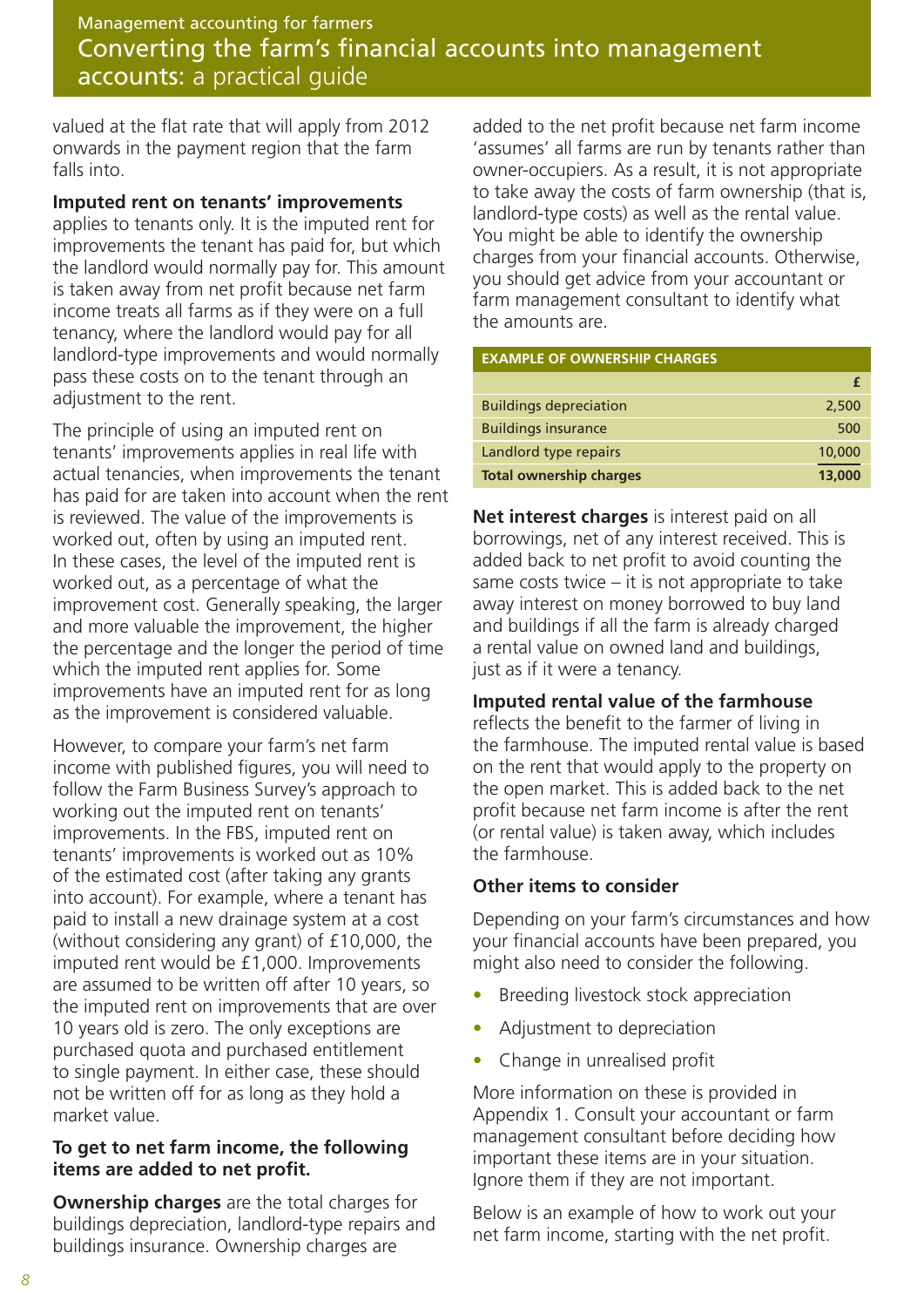This example includes breeding livestock stock appreciation, adjustment to depreciation and change in unrealised profit, although these might not be necessary for your business, as mentioned above.

| <b>Net profit</b>                                           | 81,093 |
|-------------------------------------------------------------|--------|
| minus                                                       |        |
| Unpaid labour (apart from farmer and partner <sup>1</sup> ) | 10,000 |
| Rental value (owner occupiers)                              | 25,000 |
| Imputed rent on tenants improvements<br>(tenants only)      | 5,000  |
| <b>Breeding Livestock Stock Appreciation</b>                | 10,000 |
| Adjustment to depreciation                                  | 8,500  |
| plus                                                        |        |
| Net interest charges                                        | 5,500  |
| Ownership charges                                           | 13,000 |
| Imputed rental value of farmhouse                           | 5,000  |
| Change in unrealised profit                                 | 20,000 |
| equals                                                      |        |
| <b>Net Farm Income</b>                                      | 66,093 |

Having worked out the net farm income of your business, how can you use this figure?

The main roles are those described at the beginning of section 4 – for example:

- $\bullet$  for benchmarking that is, comparing your farm's performance with other farms (most published results from the Farm Business Survey and elsewhere use net farm income to measure business performance);
- to show the income from farming, over and above that which could be gained from letting out the land and buildings; and
- to show the income remaining for the farmer and partner<sup>1</sup>, after all other unpaid labour has been given a cost.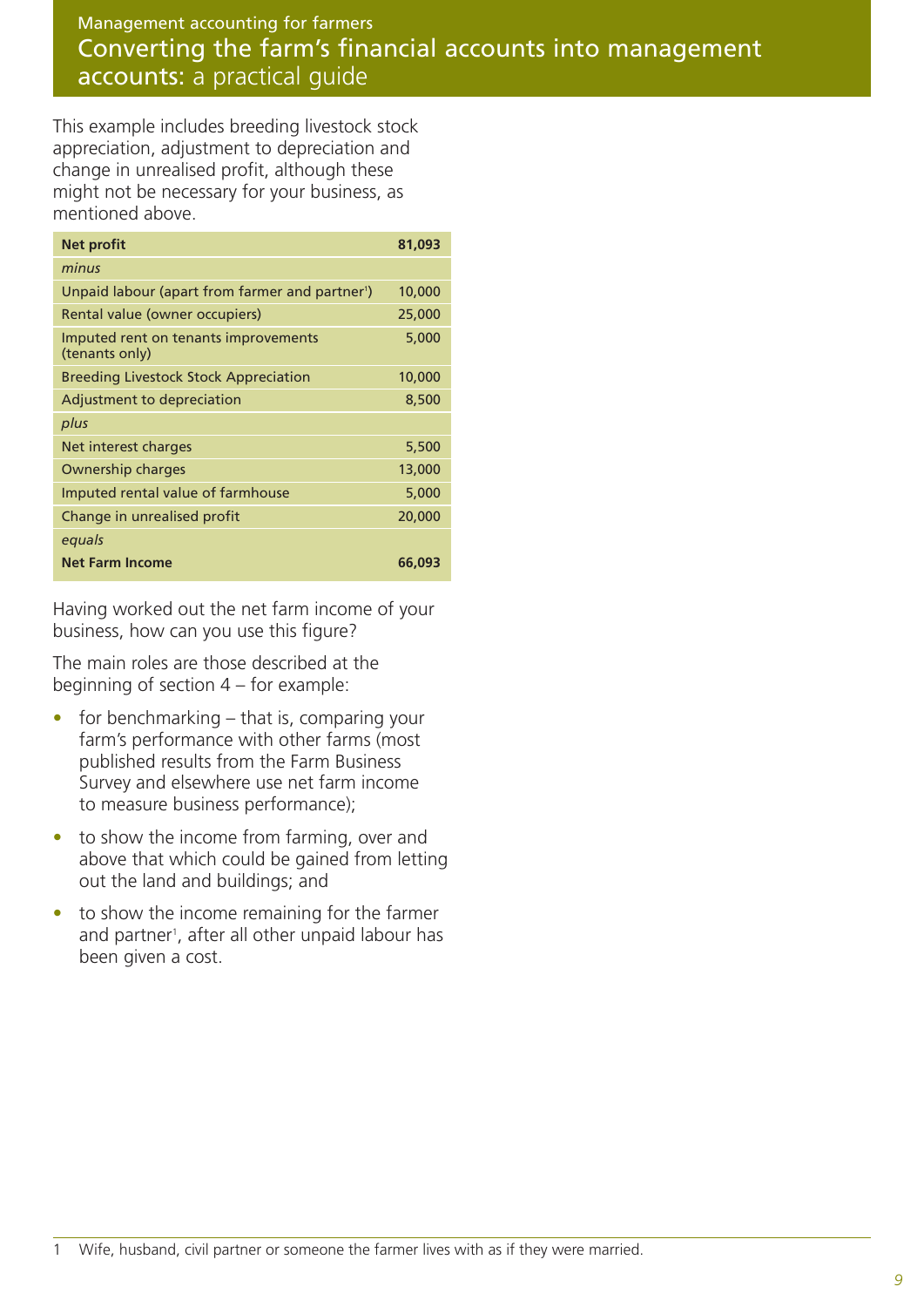#### **Section 5: The profit and loss account: more management accounting terms**

The final step in converting the profit and loss account into a management account is to become familiar with management accounting terms. You will then be able to dig deeper and identify more of the business strengths and weaknesses by comparing your results with other farms and with published figures. Arable farmers will have the added advantage of being able to measure the output from each year's harvest separately.

#### **Preparing these kinds of accounts is a specialist task and you will probably need some help from your accountant or farm business consultant.**

To get the most benefit out of the records and to compare your farm's figures with others, it is vital to put each measure onto an appropriate unit value (for example, net farm income per hectare of total farm area, total fixed costs per hectare of total farm area, gross margin from milk production per dairy cow).

The most important terms and how they fit together are shown in the opposite diagram. This is followed by explanations of the terms.



The main point to note is that the management account treats the farm business as a collection of enterprises. For example, crops, livestock, miscellaneous revenue and the single payment are all enterprises and the management account is built up, enterprise by enterprise. As a result, you should start by working out the output from each enterprise, as shown in the examples below. You then put these together to build up the account for the whole business. Having done this, you can start to see the contribution each enterprise is making to your income.

More detailed descriptions are provided below.

**Crop enterprise output** means the output from a crop enterprise. It includes the value of crop fed on farm and straw used on farm. These should be valued at market prices.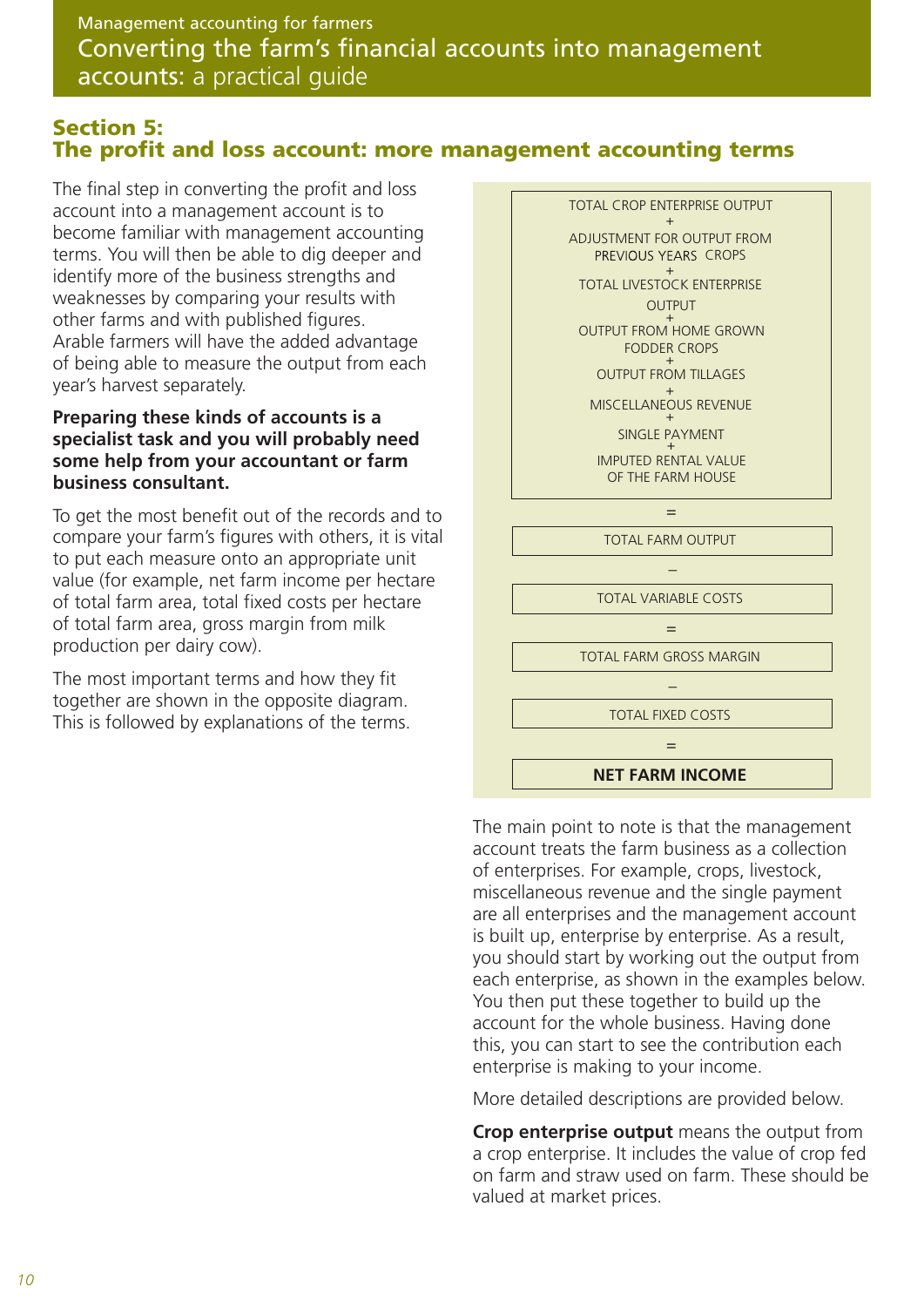#### **EXAMPLE OF CALCULATION OF CROP ENTERPRISE OUTPUT (wheat, 2005 harvest)**

| Wheat sales                        | 130,000 |
|------------------------------------|---------|
| Wheat fed on farm                  | 5,000   |
| Value of unsold wheat in store     | 105,000 |
| Straw sales and straw used on farm |         |
| Output                             | 240,000 |

Crop enterprise output is worked out based on each harvest year and covers only the most recent harvest. This makes it much easier to compare one harvest with another, both on your farm and with other farms. For harvest years up to and including 2004, crop enterprise output includes the coupled subsidy payments, such as arable area payments. The single payment, paid from 2005 onwards, is not included in the crop enterprise output.

**Total crop enterprise output** is the enterprise output from all the crop enterprises on the farm from the most recent harvest.

**Adjustment for output from the previous years' crops** is the difference between the opening value of a crop in store from the previous harvest and its value when it is eventually sold. This adjustment is made because the output from each harvest is kept separate.

| <b>EXAMPLE OF ADJUSTMENT FOR OUTPUT FROM PREVIOUS</b><br><b>YEARS CROPS</b>                                                                    |                                                 |  |  |
|------------------------------------------------------------------------------------------------------------------------------------------------|-------------------------------------------------|--|--|
| Year end                                                                                                                                       | Dec 31st 2005<br>f                              |  |  |
| 2004 harvest<br>OV (crop in store at 1st Jan 2005)<br>CV (crop in store at 31st Dec 2005)<br>Sales and fed on farm<br>Output (CV + Sales – OV) | 60,000<br>$\mathbf{\Omega}$<br>80,000<br>20,000 |  |  |
| 2005 harvest<br>OV (crop in store at 1st Jan 2005)<br>CV (crop in store at 31st Dec 2005)<br>Sales and fed on farm<br>Output (CV + Sales – OV) | 0<br>105,000<br>135,000<br>240,000              |  |  |
| <b>Adjustment for output from</b><br>previous years crop (sale value<br>of 2004 harvest crop less opening<br>value of 2004 harvest crop).      | 20,000                                          |  |  |

**Livestock enterprise output** means the output from a livestock enterprise. If it is a breeding livestock enterprise, the output is the amount left after taking account of herd depreciation, as in the example of dairy enterprise output below.

#### **EXAMPLE OF CALCULATION OF DAIRY ENTERPRISE OUTPUT**

| Milk sales                             | 108,000 |
|----------------------------------------|---------|
| Calf sales and transfers out of calves |         |
| Less herd depreciation                 | 7.500   |
| Output                                 | 100,500 |

#### **EXAMPLE OF CALCULATION OF BEEF CATTLE ENTERPRISE OUTPUT**

| Opening value                        | 7,500  |
|--------------------------------------|--------|
| <b>Finished cattle sales</b>         | 15,000 |
| Cattle purchases and transfers in    | 5,000  |
| <b>Closing value</b>                 | 10,000 |
| Output (Sales + CV – purchases – OV) | 12,500 |

The main parts of breeding livestock output are breeding livestock stock appreciation and herd depreciation. For more information on these, please see Appendix 2.

If it is a rearing enterprise, the output is sales, plus the closing value, less purchases and the opening value. There is an example above based on a beef finishing enterprise, but the same items (sales, purchases, closing value and opening value) apply to any other enterprise which involves rearing livestock. Opening and closing values are based on market prices.

In years up to and including 2004, livestock enterprise output includes the coupled subsidy payments, such as sheep annual premium, beef special premium and suckler cow premium. The single farm payment, paid from 2005 onwards, is not included in the livestock enterprise output.

**Total livestock enterprise output** is the enterprise output from all the livestock enterprises on the farm.

#### **Output from home-grown fodder crops**

means the output from fodder such as home-grown hay and silage. In the opening and closing valuation, fodder stocks (for example, hay and silage in store) should be valued at market value. Sales include sales of standing fodder crops such as forage maize.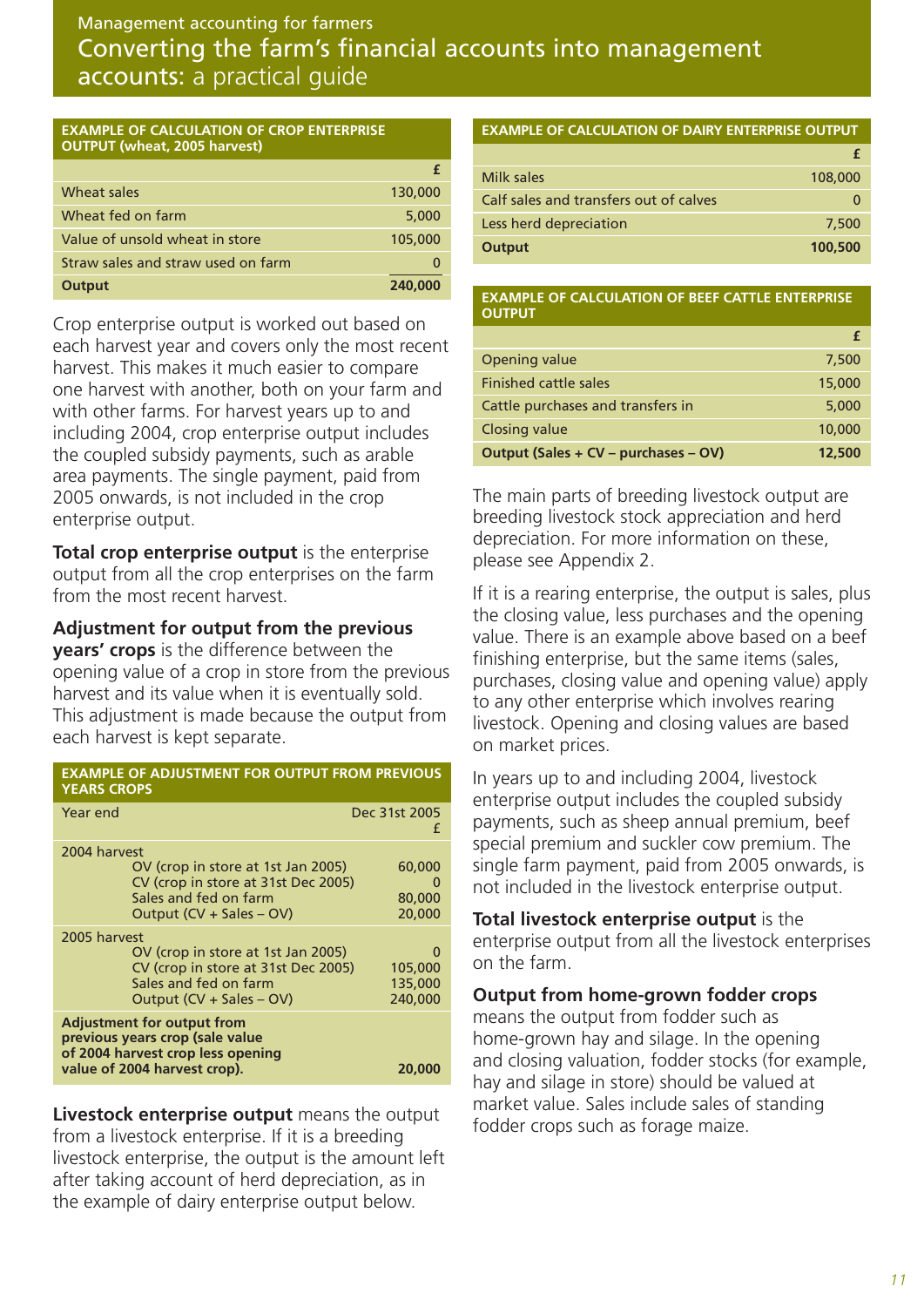| <b>EXAMPLE OF CALCULATION OF OUTPUT FROM HOME</b><br><b>GROWN FODDER CROPS (for example, hay and silage)</b> |       |  |
|--------------------------------------------------------------------------------------------------------------|-------|--|
|                                                                                                              |       |  |
| Opening value                                                                                                | 2,000 |  |
| <b>Sales</b>                                                                                                 | 4,000 |  |
| <b>Closing value</b>                                                                                         | 3,000 |  |
| Output (Sales + CV - OV)                                                                                     | 5,000 |  |

**Output from tillages** means the output from growing crops and cultivations. Growing crops and cultivations are valued, based on an estimate of variable costs, labour and machinery costs from when the cultivations started up to the point of valuation. For example, if a growing winter wheat crop is valued at 1 February, it is based on the labour, machinery and variable costs from when the initial cultivation was done the previous autumn, up to 1 February, including seed, fertiliser and sprays used on the crop over that time. Unless there has been a large change in the cropped area from one harvest to the next, or in the type of crops grown, the output from tillages is likely to be fairly small.

| <b>EXAMPLE OF CALCULATION OF OUTPUT FROM TILLAGES</b><br>(that is, growing crops and cultivations) |        |  |
|----------------------------------------------------------------------------------------------------|--------|--|
|                                                                                                    |        |  |
| Opening value                                                                                      | 46,154 |  |
| <b>Sales</b>                                                                                       |        |  |
| <b>Closing value</b>                                                                               | 53,846 |  |
| Output (Sales + CV – OV)                                                                           | 7.692  |  |

**Miscellaneous revenue** is revenue from other sources that has been included in the net profit in the financial account. It includes:

- a revenue from non-agricultural activities such as tourism and recreation, and renting out farm cottages and farm buildings;
- b payments from agri-environment schemes and other support payments that are not specific to a particular enterprise;
- c revenue from taking on contract work off the farm or hiring out machinery;
- d revenue from renting out land or providing summer or winter grazing (keep).

**Single payment** is revenue from the single decoupled payment (the single payment scheme in England). This is shown separately, so that it is easy to see how it contributes to income.

**Imputed rental value of the farmhouse**. This reflects the benefit to the farmer of living in the farmhouse. This is not normally included in financial accounts but should be included in management accounts.

**Total farm output** is **total crop enterprise output,** plus **adjustment for output from previous years' crops** plus **total livestock enterprise output**, plus **output from home grown fodder crops** plus **output from tillages** plus **miscellaneous revenue** plus **single payment** plus **imputed rental value of the farmhouse**.

**Variable costs** are those costs that can be applied to a specific enterprise and will normally vary in line with the scale of that enterprise.

Examples of variable costs are fertilisers, sprays, seed, bought fodder, bought concentrates and home-grown concentrates.

#### **EXAMPLE OF CALCULATION OF VARIABLE COSTS IN MANAGEMENT ACCOUNTS**

|                                                            | <b>Opening</b><br>valuation* |        | <b>Closing</b> | <b>Cost in</b><br>Purchases* valuation* management<br>account (OV+<br><b>Purchases-</b><br>CV) |
|------------------------------------------------------------|------------------------------|--------|----------------|------------------------------------------------------------------------------------------------|
|                                                            | £                            | f      | f              | f                                                                                              |
| Purchased<br>fodder                                        | 500                          | 4,000  | 500            | 4,000                                                                                          |
| Seeds and<br>fertiliser                                    | 3,000                        | 50,105 | 2,500          | 50,605                                                                                         |
| <b>Chemicals</b><br>and sundry                             | 1,100                        | 55,609 | 500            | 56,209                                                                                         |
| <b>Purchased and</b><br>home grown<br>concentrate<br>feeds | 700                          | 39,781 | 300            | 40,181                                                                                         |
| Vet, med<br>and sundry<br>livestock items                  | 500                          | 5,904  | 1,000          | 5,404                                                                                          |

*\*Opening and closing valuations and purchases are equivalent to values in 'cost of sales' within the financial account.* 

**Total variable costs** are all the variable costs added together. They equal total livestock enterprise variable costs, plus total crop enterprise variable costs, plus any variable costs set aside for another enterprise (for example, a diversified activity).

**Enterprise gross margin** is the enterprise output less enterprise variable costs.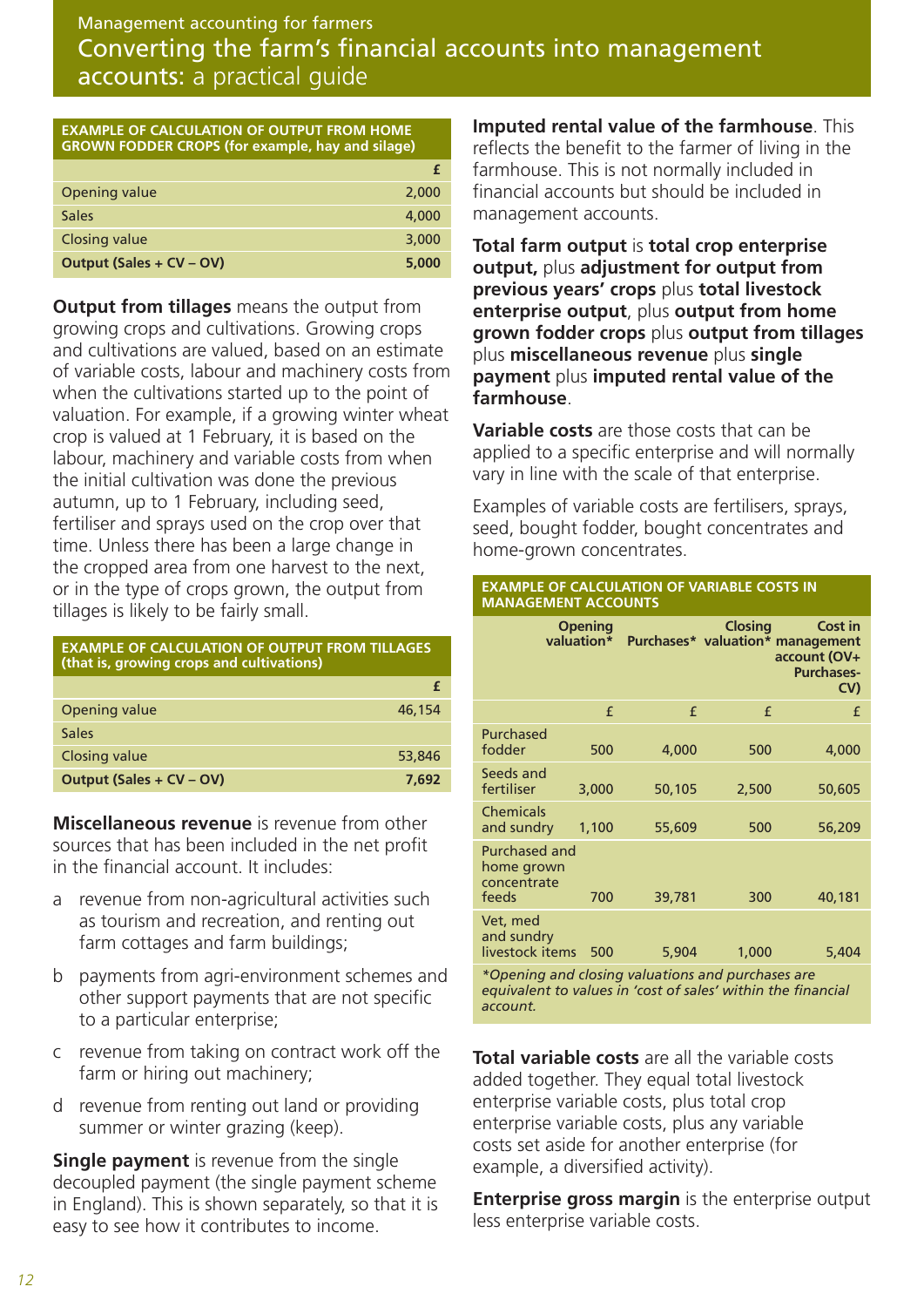**Total farm gross margin** is the total farm output less total variable costs.

| THE RELATIONSHIP BETWEEN ENTERPRISE GROSS<br><b>MARGINS AND TOTAL FARM GROSS MARGIN</b>                                                                                                                                                                                                                                        |                                                                                                  |
|--------------------------------------------------------------------------------------------------------------------------------------------------------------------------------------------------------------------------------------------------------------------------------------------------------------------------------|--------------------------------------------------------------------------------------------------|
| Enterprise outputs:                                                                                                                                                                                                                                                                                                            | £                                                                                                |
| <b>Total farm output</b><br>of which<br>Wheat output (2005 harvest)<br>Dairy output (excl BLSA)<br><b>Beef output</b><br>Output from home grown fodder crops<br><b>Output from tillages</b><br>Adjustment for output from previous years crops<br>Miscellaneous revenue<br>Single payment<br>Imputed rental value of farmhouse | 434,692<br>240,000<br>100,500<br>12,500<br>5,000<br>7,692<br>20,000<br>24,000<br>20,000<br>5,000 |
| Variable costs:                                                                                                                                                                                                                                                                                                                | £                                                                                                |
| <b>Total variable costs</b><br>of which<br>Wheat (2005 harvest)<br><b>Dairy</b><br><b>Beef</b><br>Home grown fodder crops<br><b>Tillages</b>                                                                                                                                                                                   | 156,399<br>117,299<br>23,460<br>10,948<br>1,564<br>3,128                                         |
| Gross margins:                                                                                                                                                                                                                                                                                                                 | £                                                                                                |
| <b>Total farm gross margin</b><br>of which<br>Wheat (2005 harvest)<br><b>Dairy</b><br><b>Beef</b><br>Home grown fodder crops                                                                                                                                                                                                   | 278,293<br>122,701<br>77,040<br>1,552<br>3,436                                                   |
| <b>Tillages</b><br>Adjustment for output from previous years crop<br>Miscellaneous revenue<br>Single payment<br>Imputed rental value of farmhouse                                                                                                                                                                              | 4,564<br>20,000<br>24,000<br>20,000<br>5,000                                                     |

**Fixed costs (sometimes called overheads)** are

costs which cannot easily be put down to any one enterprise and do not vary in line with the scale of the enterprise. Many of the fixed costs in a management version of the profit and loss account are also in the financial account. As a result, most of the fixed costs have already been described at the end of section 3.

However, there are certain fixed costs which are only recorded in management accounts. These are as follows.

**Tenant-type repairs** means the cost of carrying out repairs to tenant-type items and repairs which a tenant would normally be responsible for. Examples are repairs to fencing, hedges, ditches and gates. Repair costs that a landlord would normally pay are not included, because net farm income assumes that all farms are tenanted.

**Unpaid labour (apart from the farmer and partner<sup>1</sup>)** – this is described on page 7.

**Rental value (owner-occupiers)** – this is described on page 7.

**Imputed rent on tenants' improvements** – this is described at page 8.

**Depreciation** means spreading the cost of an asset over its useful life. However, you should be careful comparing depreciation in a management account with depreciation in a financial account. In management accounts, depreciation is worked out based on a current replacement cost and sometimes includes profit on asset sales. In financial accounts, depreciation is usually based on a historic cost and does not include profit on asset sales. See **'Adjustment to depreciation'** on page 22 for more information.

Machinery depreciation should include machinery bought under a hire-purchase or a finance leasing arrangement.

Remember, to compare your farm's figures with others, it is vital to put each measure onto an appropriate unit value (for example, net farm income per hectare of total farm area, total fixed costs per hectare of total farm area, gross margin from milk production per dairy cow). Your accountant or farm business consultant can help you do this.

**Contract charges and casual labour** – because these costs can be replaced with paid labour and machinery costs, in management accounts contract charges and casual labour are normally treated as *fixed* costs. This means that farms can be compared with each other on a consistent basis, for benchmarking purposes for example. However, when considering the farm business on its own, they can be classed as variable costs, because the scale of contracting charges and casual labour will depend on the scale of the enterprise.

Wife, husband, civil partner or someone the farmer lives with as if they were married.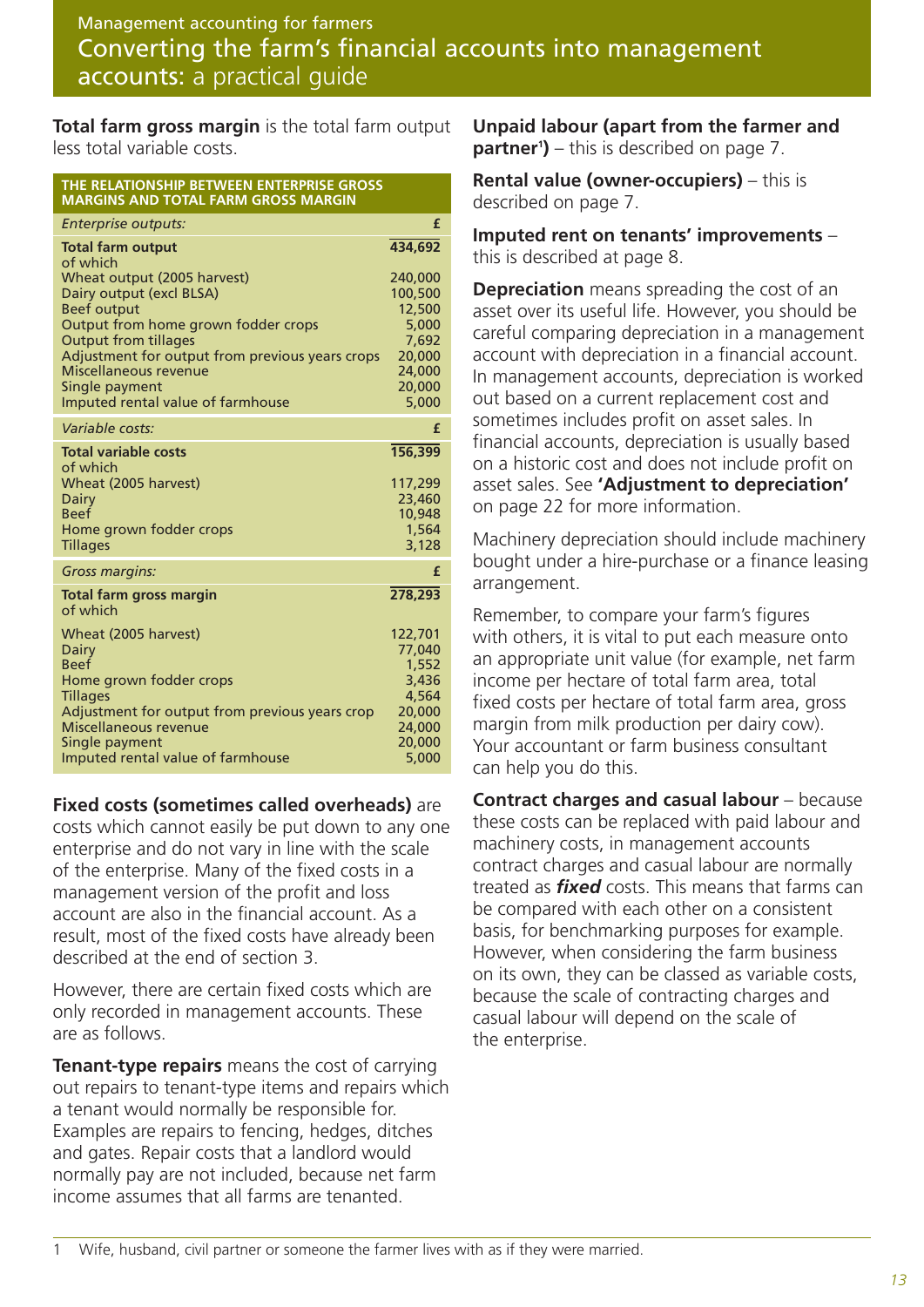#### **Section 6: The profit and loss account: reconciling the financial and management versions**

The diagram over the page shows two profit and loss accounts – a financial account alongside a management version.

It shows how the various items fit together to produce net profit in the financial account and net farm income in the management version.

You will notice the amounts in the management account are not the same as in the financial version. The main reasons are shown below after each question.

#### **1 Why does total farm output not equal total sales?**

Total farm output includes the imputed rental value of the farmhouse, and opening and closing valuations, as well as sales.

#### **2 Why are variable costs different to purchases (for example, seeds and fertilisers is £500 higher in the management account)?**

In the management account, variable costs include the change in the opening and closing value of seeds and fertilisers in store.

#### **3 Why is total variable costs different to cost of sales?**

Cost of sales includes the change in the opening and closing value of livestock and crops in store.

#### **4 Why is total farm gross margin different to gross profit?**

As well as the reasons in the three questions above, you should also take account of the following.

- In the management account, output stocks (that is, the opening and closing values of crops in store and livestock on the farm) are valued at market prices rather than their production costs.
- Total farm gross margin does not include breeding livestock stock appreciation.

#### **5 Why are tenant-type repairs different to property repairs and maintenance?**

Tenant-type repairs do not include repairs that a landlord would be expected to carry out (for example, major repairs to the structures of buildings).

#### **6 Why are other fixed costs different to other overheads?**

Other fixed costs do not include buildings insurance (as this is a landlord-type expense).

#### **7 Why is the depreciation amount different in the management account?**

In the management account, depreciation:

- a is based on the current replacement cost rather than the historic cost;
- b does not include buildings depreciation (because buildings are a landlord-type asset and net farm income assumes all farms are run by tenants rather than owner-occupiers); and
- c includes profit or loss on asset sales.

#### **8 Why are total fixed costs different to total overheads?**

As well as the answers in questions 5 to 7 above:

- total fixed costs include the rental value of owned land and an imputed rent on tenants' improvements; and
- total fixed costs does not include interest charges.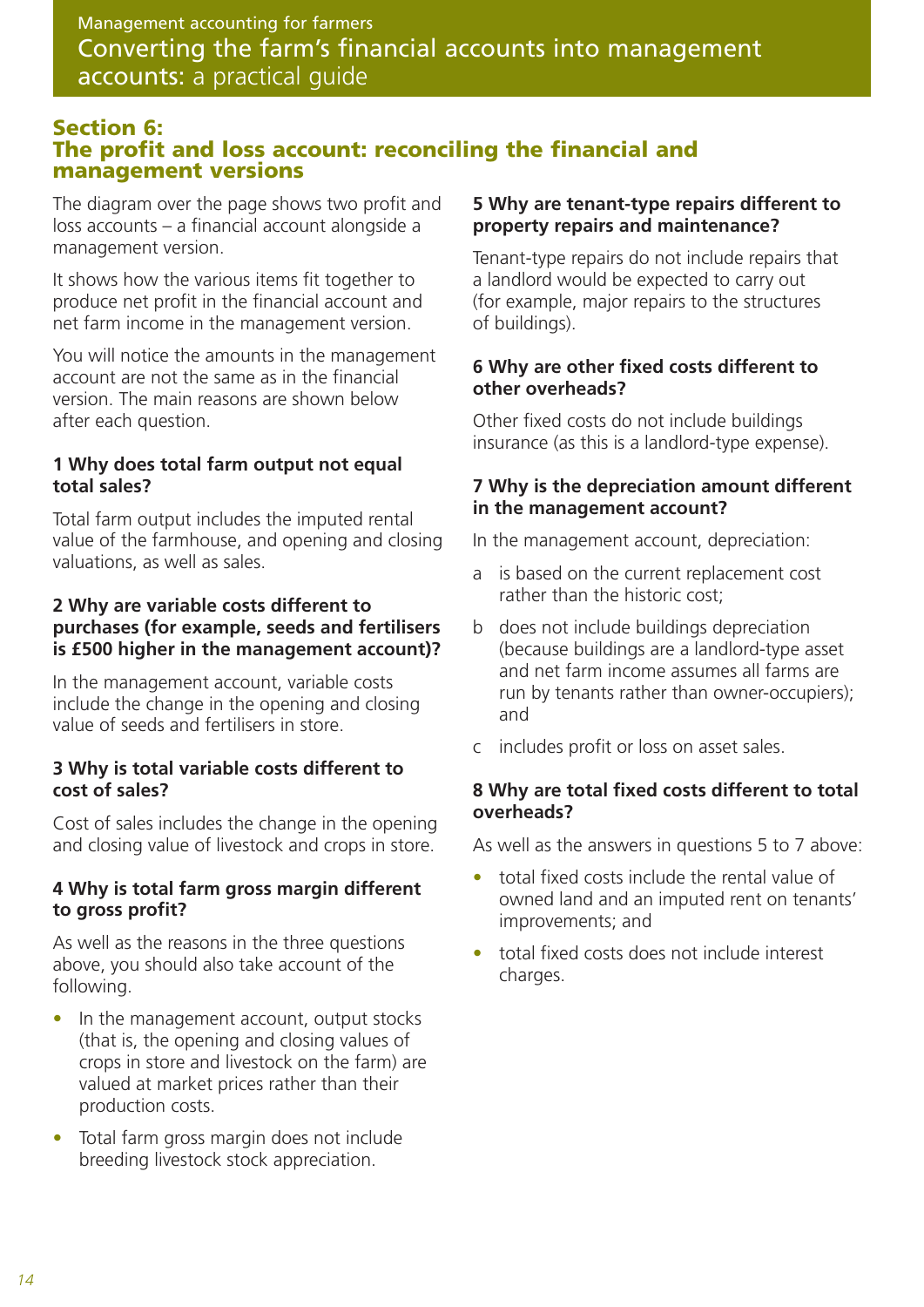### Profit and loss account: a financial account and a management account compared

| <b>FINANCIAL ACCOUNT</b>             |             | <b>MANAGEMENT ACCOUNT</b>                              |         |
|--------------------------------------|-------------|--------------------------------------------------------|---------|
| Crop sales                           | 215,000     | Wheat output (2005 harvest)                            | 240,000 |
| <b>Fodder sales</b>                  | 4,000       | Adjustment for output from previous years crops 20,000 |         |
|                                      |             | Dairy output                                           | 100,500 |
|                                      |             | Beef output                                            | 12,500  |
| Livestock sales                      | 130,500     | Output from home grown fodder crops                    | 5,000   |
| <b>Grants and subsidies</b>          | $\mathbf 0$ | <b>Output from tillages</b>                            | 7,692   |
|                                      |             | Miscellaneous revenue                                  | 24,000  |
| Sundry revenue                       | 24,000      | Single payment                                         | 20,000  |
| Single payment                       | 20,000      | Imputed rental value of farmhouse                      | 5,000   |
| <b>Total sales</b>                   | 393,500     | <b>Total farm output</b>                               | 434,692 |
|                                      |             |                                                        |         |
| <b>Opening valuation</b>             | 161,454     |                                                        |         |
| Purchases:                           |             | Variable costs:                                        |         |
| <b>Seeds and fertilisers</b>         | 50,105      | <b>Seeds and fertilisers</b>                           | 50,605  |
| <b>Chemicals and sundry</b>          | 55,609      | <b>Chemicals and sundry</b>                            | 56,209  |
| <b>Feedstuffs</b>                    | 39,781      | <b>Feedstuffs</b>                                      | 40,181  |
| <b>Purchased fodder</b>              | 4,000       | <b>Purchased fodder</b>                                | 4,000   |
| Livestock                            | 25,000      |                                                        |         |
| Vet, medical and                     | 5,904       | Vet, medical and sundry                                | 5,404   |
| sundry livestock costs               |             | livestock costs                                        |         |
| <b>Closing valuation</b>             | 211,646     |                                                        |         |
| <b>Cost of sales</b>                 | 130,207     | <b>Total variable costs</b>                            | 156,399 |
|                                      |             |                                                        |         |
| <b>Gross profit</b>                  | 263,293     | <b>Total farm gross margin</b>                         | 278,293 |
| Overheads:                           |             | <b>Fixed costs:</b>                                    |         |
| Fuel                                 | 15,000      | Fuel                                                   | 15,000  |
| Machinery, motor and contract        | 30,000      | Machinery, motor and contract                          | 30,000  |
| Property repairs and maintenance     | 25,000      | Tenant type repairs                                    | 15,000  |
| Office and stationary                | 4,000       | <b>Office and stationery</b>                           | 4,000   |
| <b>Wages</b>                         | 60,000      | Labour (paid) (excluding management)                   | 60,000  |
|                                      |             | Labour (unpaid) (excluding farmer and spouse)          | 10,000  |
| <b>Bank charges</b>                  | 500         | <b>Bank charges</b>                                    | 500     |
| Interest                             | 5,500       |                                                        |         |
| Rent                                 | 15,000      | Rent                                                   | 15,000  |
|                                      |             | Rental value (owner occupiers)                         | 25,000  |
|                                      |             | Imputed rent on tenants improvements                   |         |
|                                      |             |                                                        | 5,000   |
| Accountancy and professional fees    | 5,000       | Accountancy and professional fees                      | 5,000   |
| Other overheads                      | 10,500      | Other fixed costs                                      | 10,000  |
| Depreciation                         | 12,700      | Depreciation (machinery, perm crops<br>and glasshouse) | 17,500  |
| Less profit (loss) on sale of assets | 1,000       |                                                        |         |
| <b>Total overheads</b>               | 182,200     | <b>Total fixed costs</b>                               | 212,200 |
| <b>Net profit</b>                    | 81,093      | <b>Net Farm Income</b>                                 | 66,093  |
|                                      |             |                                                        |         |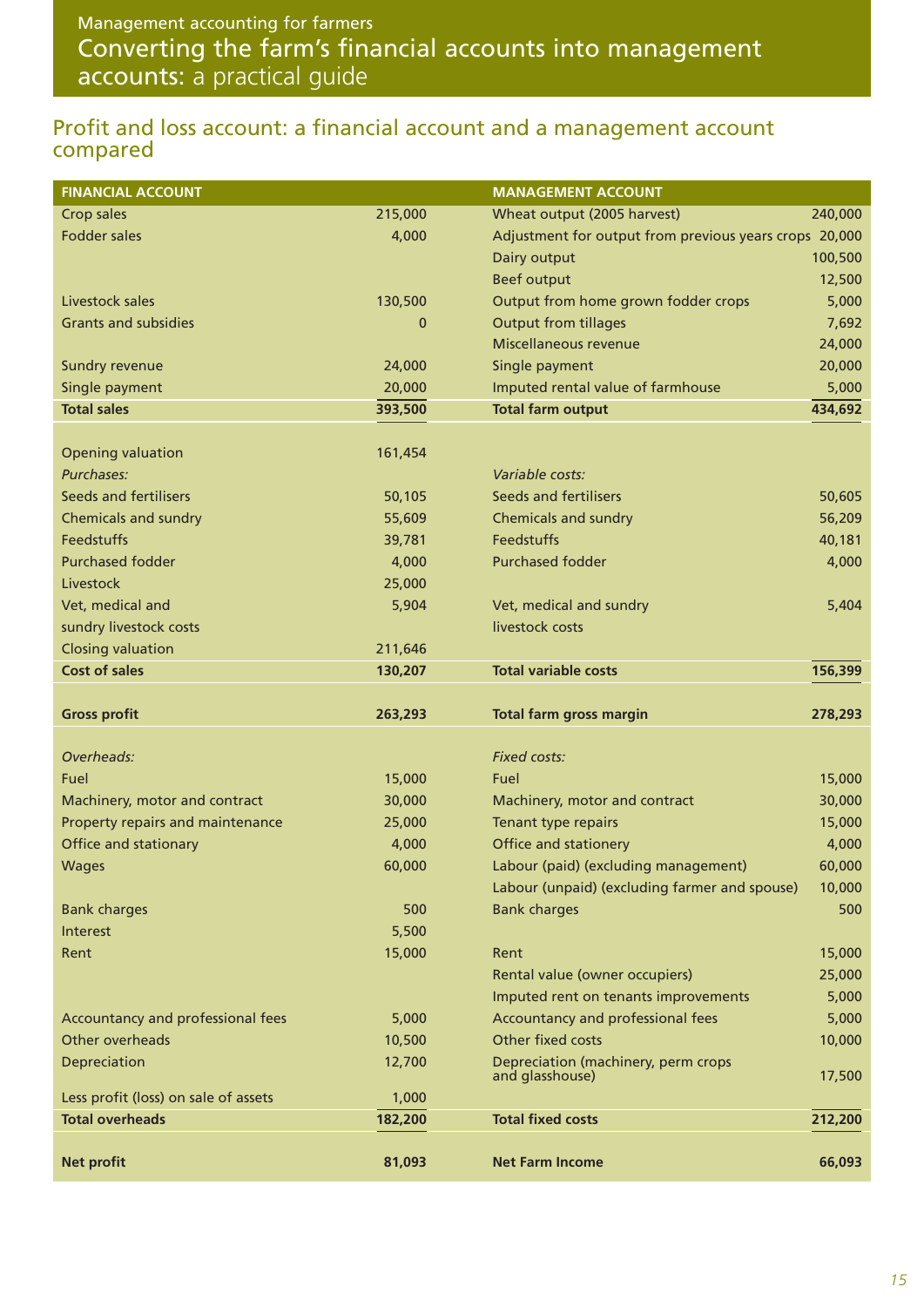### **Section 7: Management accounting: flow of funds statement**

### Role of the flow of funds statement

The flow of funds statement shows how your business has made its funds (source of funds) and where these funds have been spent (disposal of funds). It shows the importance of farm income as a source of funds compared to other sources such as sales of land or property, changes in the level of outstanding loans, changes in the level of short-term deposits (for example, savings accounts), and other funds introduced (for example, funds from a private source).

The 'disposals' show how the funds have been spent. For example, buying property or quotas, landlord-type improvements, buying or maintaining machinery, and non-farm spending, such as using the funds for private transactions. As a result, the 'disposals' show whether funds have been invested in the business on assets such as property, land and machinery, or have been invested outside the business or spent on private transactions.

### Description of the flow of funds statement

'Sources' starts with the business' income (that is, net farm income). To work out the cash funds the business will have available over the year, the statement adds the following items to net farm income.

- a Non-cash costs taken away to work out the net farm income (for example, depreciation of machinery and fixed equipment).
- b Imputed charges taken away to work out the net farm income, for example, unpaid labour, rental value (owner-occupiers), and imputed rent on tenants' improvements.
- c Money received from selling 'property' (that is, land, buildings and quota), and from compensation.
- d Change in short-term deposits (for example, savings accounts) between the start and end of the accounting year. The change in shortterm deposits can be positive or negative. An increase in deposits means the source of funds will drop and the change in deposits has a negative value. On the other hand, a decrease

in deposits means the source of funds will increase and the change in deposits has a positive value.

- e Change in outstanding loans between the start and end of the accounting year. (An increase in outstanding loans means the source of funds will increase, and a decrease in outstanding loans means the source of funds will drop.)
- f Other funds introduced where these are not already included in net farm income, for example, grant revenue not already included in income, sales of business assets such as shares in co-operatives, funds transferred into the business from off-farm investments or from private sources, and other general funds.

Having worked out the total sources of funds, the next step is to look at 'disposals'. The disposals section covers items that must be taken away from sources of funds to get the net position (that is, surplus or deficit).

- a The first item within disposals is the valuation change between the start and close of the accounting period. This is the change in value of livestock (not including BLSA), bought goods in store, stocks, forage and cultivations. The valuation change can be positive or negative. The valuation change is treated as a disposal and, as a result, taken away from sources of funds. This is because it is a non-cash item that is included in net farm income but has to be taken away from income to get the cash position.
- b Imputed rental value of the farmhouse this is taken away because it is an imputed part of output and net farm income.
- c Capital spending, for example, buying property, land, woodland, milk quota, entitlements to single payment and investment in landlord-type improvements (investment in buildings and improvements the occupier or tenant makes, after taking account of sales and grants).
- d Ownership charges, as described on page 8.
- e Interest payments.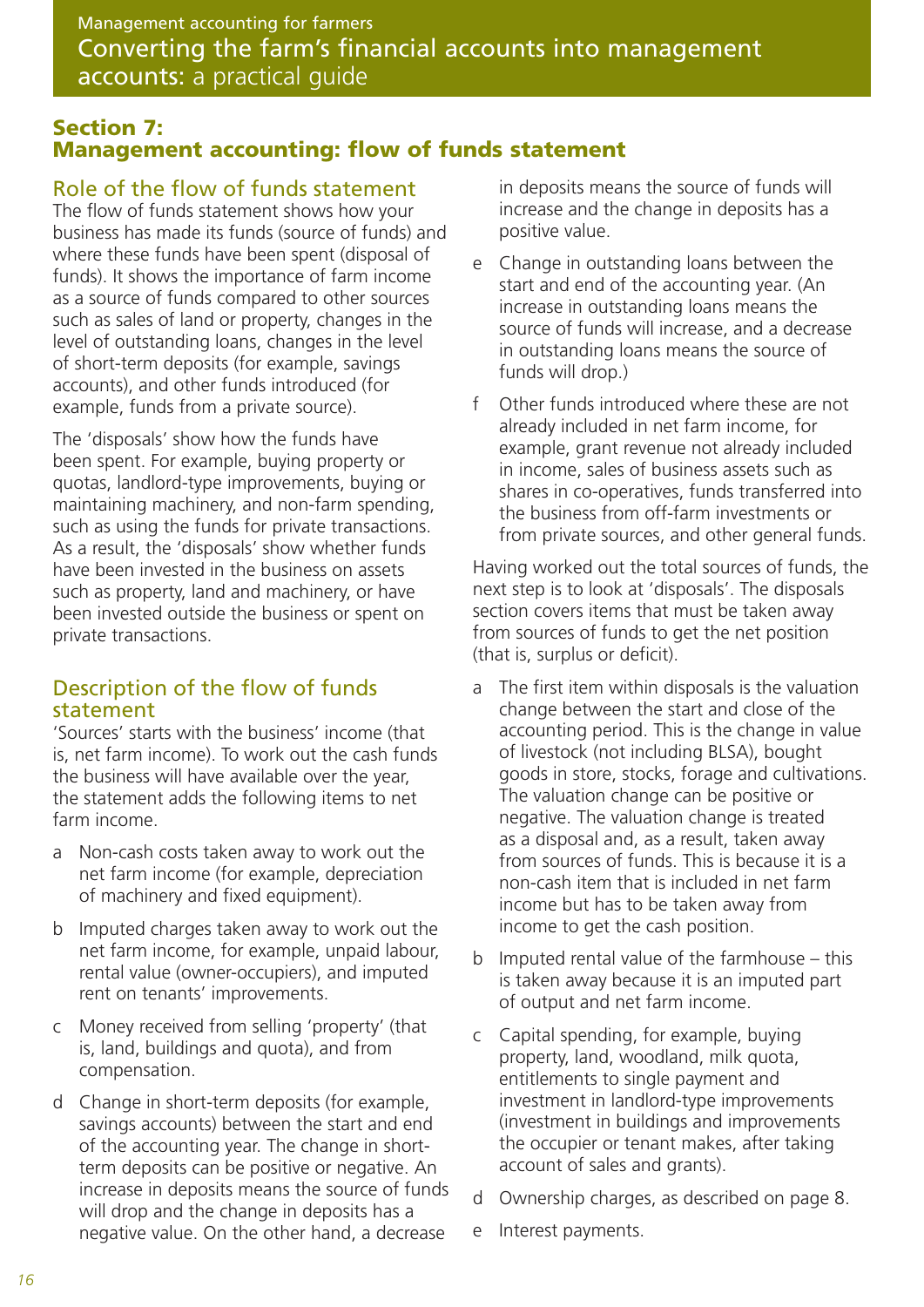- f Spending on machinery and equipment, after sales of machinery and equipment, and grants.
- g Spending on non-farm items, for example, private transactions or tax.
- h Funds transferred out of the business.

The difference between total sources and total disposals is a surplus if the total sources are greater than the total disposals, or a deficit if the total disposals are greater than the total sources. In the following example, there is a surplus.

| <b>EXAMPLE OF A FLOW OF FUNDS STATEMENT</b>                |          |                                                                                                            |         |
|------------------------------------------------------------|----------|------------------------------------------------------------------------------------------------------------|---------|
| <b>Sources of funds</b>                                    | £        | <b>Disposals</b>                                                                                           | £       |
| Net Farm Income                                            | 66,093   | Valuation change excluding BLSA<br>(livestock, crops, purchased stocks/stores,<br>forage and cultivations) | 40,192  |
|                                                            |          | Imputed rental value of farmhouse                                                                          | 5,000   |
| Depreciation (machinery and fixed<br>equipment)            | 20,200   | Purchases of property/quotas                                                                               | 40,000  |
| Unpaid labour (excluding farmer and partner <sup>1</sup> ) | 10,000   | Net landlord type capital improvements                                                                     | 1,000   |
| Rental value (owner occupier)                              | 25,000   | Ownership charges                                                                                          | 13,000  |
| Imputed rent on tenants improvements                       | 5,000    | Interest payments                                                                                          | 5,500   |
| Sales of property and compensation                         | 30,000   |                                                                                                            |         |
| Change in short-term deposits                              | $-5,852$ | Net expenditure on machinery and equipment                                                                 | 6,000   |
| Change in loans outstanding                                | 10,000   | Non-farm items (including private drawings)                                                                | 20,000  |
| Other funds introduced                                     | 4,591    | Funds transferred out                                                                                      | 1,000   |
| <b>Total sources</b>                                       | 165,032  | <b>Total disposals</b>                                                                                     | 131,692 |
| <b>Deficit</b>                                             |          | <b>Surplus</b>                                                                                             | 33,340  |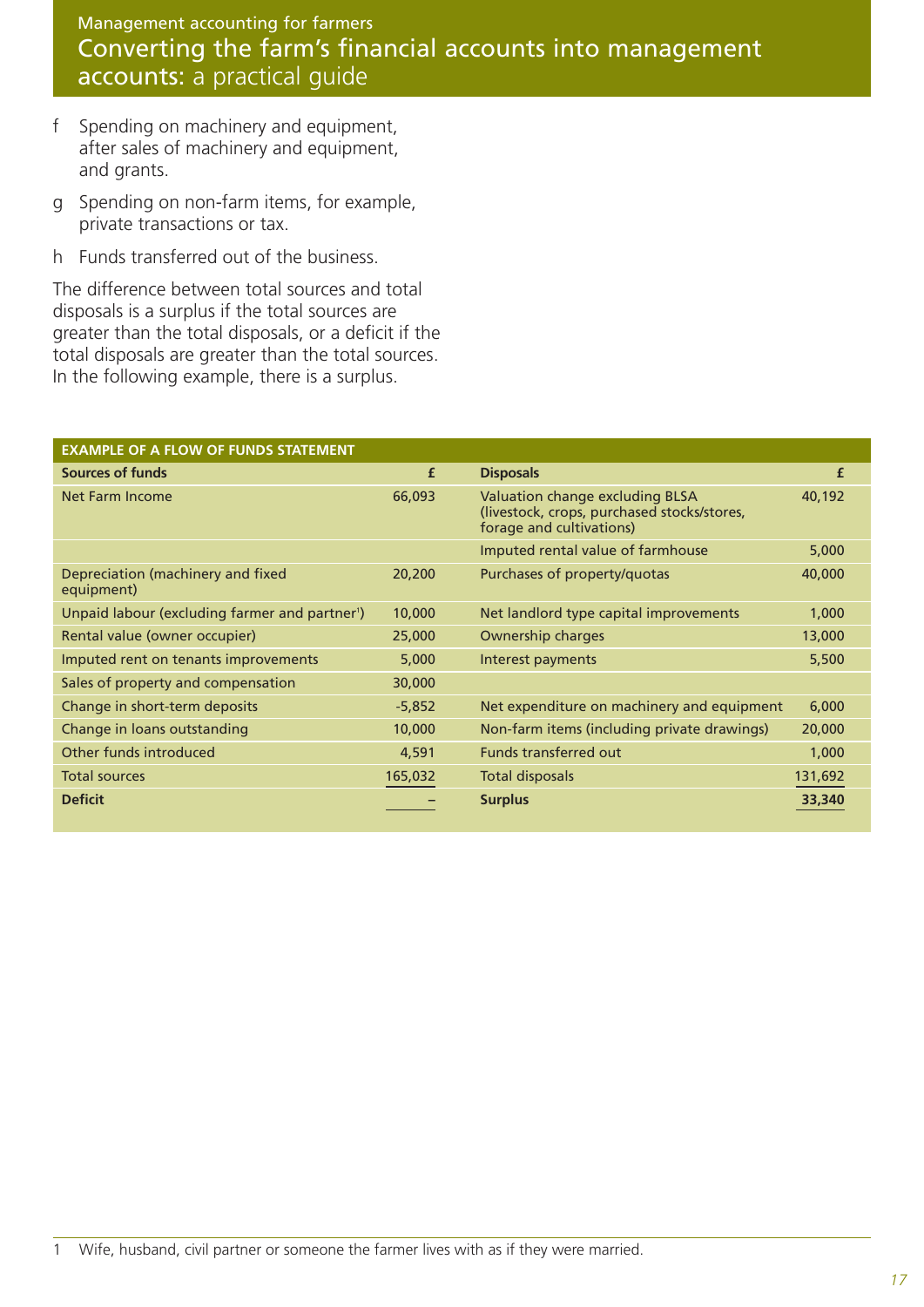### **Section 8: Reconciliation of flow of funds**

### Role of the reconciliation of flow of funds

The reconciliation of the flow of funds shows how the surplus or deficit from the flow of funds has had an effect on the financial assets and financial liabilities of the business. The effect is a change between the opening and closing valuations in one or more of:

- the bank balance;
- cash in hand;
- the amount debtors owe you; and
- the amount you owe the creditors.

Reconciliation of flow of funds is a useful tool when deciding how to manage your financial assets and liabilities, particularly those assets which are most under the business control. For example, if there is little change between the opening and closing valuation in the amount debtors owe you and the amount you owe creditors, the surplus or deficit from the flow of funds will appear as a change in the bank balance, cash in hand or both. This will help you decide whether you should repay or extend credit.

### Description of the reconciliation of the flow of funds

To complete the reconciliation of the flow of funds, the opening and closing values are listed for each of the following – bank balance, cash in hand, debtors and creditors. The change between the opening and closing values (that is, the closing value less the opening value) for each of these items is also listed.

To reconcile, the surplus (or deficit) from the flow of funds statement must equal the change in bank balance, plus the change in cash in hand, plus the change in debtors, less the change in creditors.

An example is set out below.

| <b>EXAMPLE OF RECONCILIATION OF FLOW OF FUNDS</b>     |                             |                             |  |  |
|-------------------------------------------------------|-----------------------------|-----------------------------|--|--|
|                                                       | <b>Opening</b><br>value (f) | <b>Closing</b><br>value (f) |  |  |
| <b>Bank balance</b>                                   | 1,000                       | 34,793                      |  |  |
| Cash in hand                                          | 530                         | 600                         |  |  |
| <b>Debtors</b>                                        | 1,769                       | 1,800                       |  |  |
| Creditors                                             | 40,446                      | 41,000                      |  |  |
|                                                       |                             |                             |  |  |
| Change in bank balance                                |                             | 33,793                      |  |  |
| PLUS change in cash in hand                           |                             | 70                          |  |  |
| PLUS change in debtors                                |                             | 31                          |  |  |
| LESS change in creditors                              |                             | 554                         |  |  |
| <b>Equals surplus from</b><br>flow of funds statement |                             | 33,340                      |  |  |

Taken together, the flow of funds statement and reconciliation of flow of funds tie up 'loose ends' by taking account of where the funds come from (sources), where they go (disposals) and the effect they have on the financial assets and liabilities of the business (reconciliation).

In the example above, the surplus from the flow of funds statement has mainly appeared as a change in the bank balance, rather than a change in cash in hand, debtors or creditors. It would probably be in this business's interest to use the surplus to pay off creditors rather than to increase the bank balance. This is because the interest charges saved through paying off creditors would outweigh any interest received through the funds in the bank balance. In this example, the reconciliation of flow of funds has, because of this, flagged up a course of action the business should take.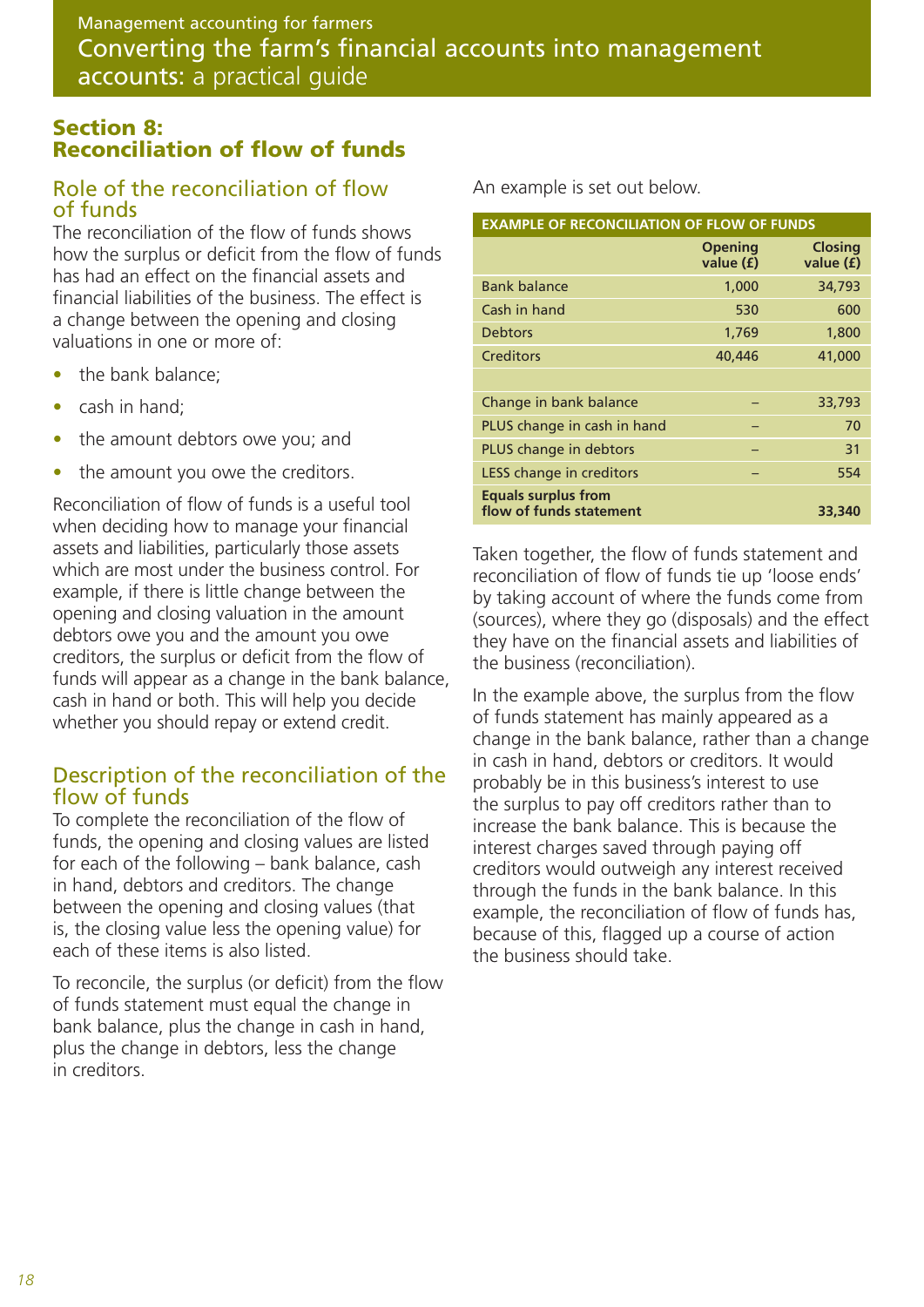#### **Section 9: Management accounting: the balance sheet**

The balance sheet is vital if you own a business. It shows the capital (money) invested in the business at one particular point in time, usually the last day of the financial year. It is made up of two sections – one showing the value of all the possessions (**assets**) in the business, and the other showing the relevant debts (**liabilities**). Your investment or stake in the business is called the net worth (**or** net capital **or** owner equity). Net worth is the amount that would be left over after assets have been sold so that all the debts have been repaid at the values on the balance sheet.

| <b>EXAMPLE OF A BALANCE SHEET</b>  |           |                                    |  |
|------------------------------------|-----------|------------------------------------|--|
| <b>Assets</b>                      |           | <b>Opening value Closing value</b> |  |
|                                    | £         | £                                  |  |
| <b>Fixed assets</b>                |           |                                    |  |
| Land                               | 1,500,000 | 1,611,000                          |  |
| <b>Buildings</b>                   | 25,000    | 22,500                             |  |
| <b>Fixed equipment</b>             | 45,000    | 40,500                             |  |
| Plant, machinery and vehicles      | 52,000    | 54,800                             |  |
| <b>Permanent crops</b>             | 3,000     | 3,000                              |  |
| Tenant's quotas etc                | 60,000    | 40,000                             |  |
| <b>Breeding stock</b>              | 50,000    | 65,000                             |  |
| <b>Total fixed assets</b>          | 1,735,000 | 1,836,800                          |  |
|                                    |           |                                    |  |
| <b>Current assets</b>              |           |                                    |  |
| Liquid assets                      |           |                                    |  |
| Cash in bank                       | 1,000     | 34,793                             |  |
| Cash in hand                       | 530       | 600                                |  |
| <b>Debtors</b>                     | 1,769     | 1,800                              |  |
| Short term deposits                | 4,148     | 10,000                             |  |
| <b>Working assets</b>              |           |                                    |  |
| Harvested crops in store           | 52,000    | 78,000                             |  |
| Feedstuffs and goods in store      | 5,800     | 4,800                              |  |
| Growing crops and cultivations     | 46,154    | 53,846                             |  |
| <b>Trading livestock</b>           | 7,500     | 10,000                             |  |
| <b>Total current assets</b>        | 118,901   | 193,839                            |  |
| <b>Total assets</b>                | 1,853,901 | 2,030,639                          |  |
|                                    |           |                                    |  |
| Liabilities                        | Opening   | Closing                            |  |
|                                    | value     | value                              |  |
| <b>Current liabilities</b>         |           |                                    |  |
| <b>Sundry creditors</b>            | 40,446    | 41,000                             |  |
| <b>Bank overdraft</b>              | 0         |                                    |  |
| <b>Total current liabilities</b>   | 40,446    | 41,000                             |  |
| <b>Net current assets</b>          | 78,455    | 152,839                            |  |
| <b>Long term liabilities</b>       |           |                                    |  |
| Mortgage                           | 200,000   | 200,000                            |  |
| Loans                              | 70,000    | 80,000                             |  |
| Hire purchase                      | 14,000    | 14,000                             |  |
| <b>Total long term liabilities</b> | 284,000   | 294,000                            |  |
|                                    |           |                                    |  |
| <b>Total liabilities</b>           | 324,446   | 335,000                            |  |
|                                    |           |                                    |  |
| Net worth                          | 1,529,455 | 1,695,639                          |  |
| <b>Change in net worth</b>         |           | 166,184                            |  |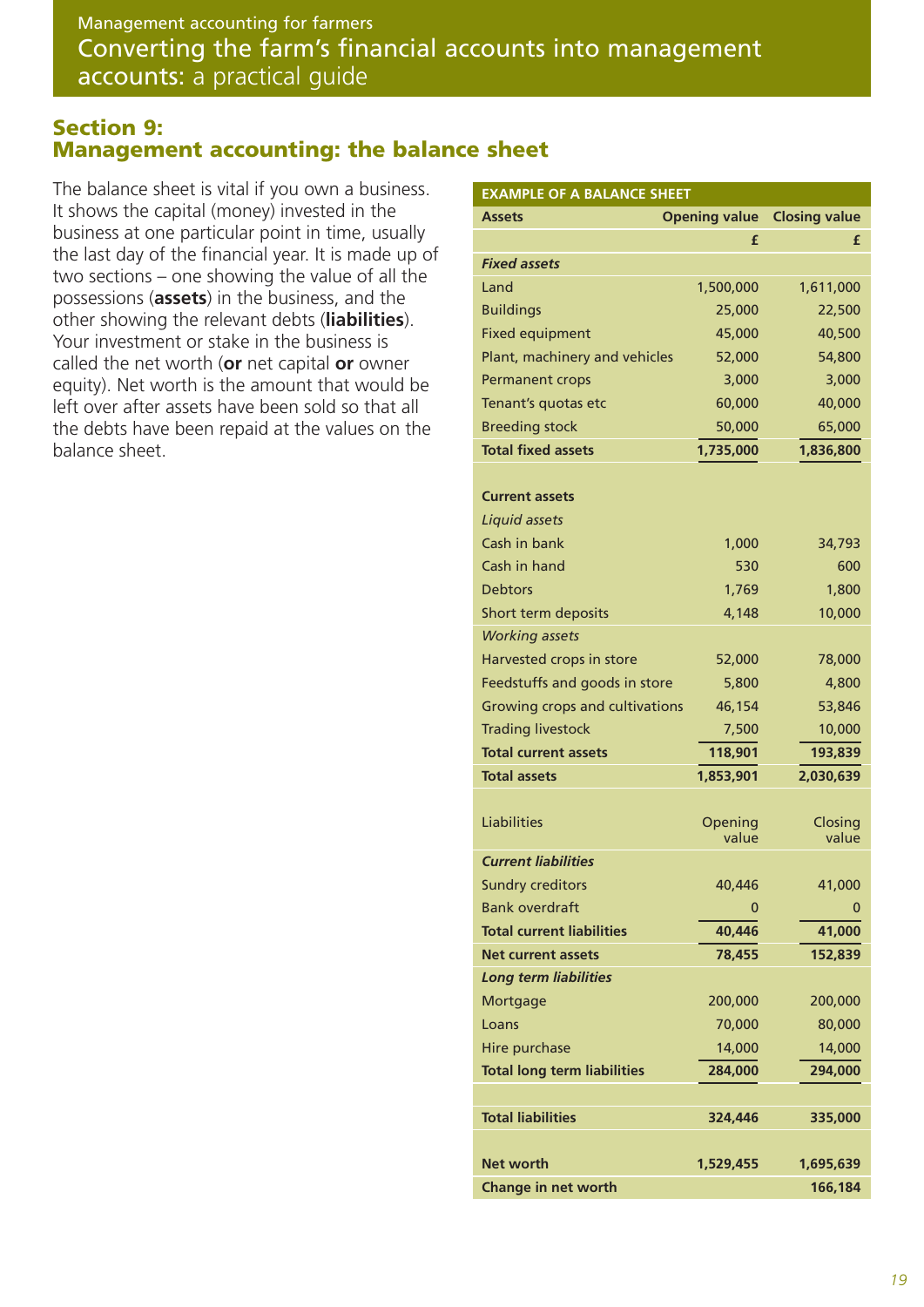#### **Section 10: Terms used in the balance sheet**

- 1 **Fixed assets** are assets which represent relatively long-term investments that are used for more than one production cycle. Examples are breeding livestock, plant and machinery, land, buildings, quotas and entitlement to the single payment. Machinery bought under a hire-purchase or a finance leasing arrangement should be included. The business might not legally own this machinery, but it does own the right to use the machinery.
- 2 **Current assets** are assets which will normally be converted into cash within a short space of time (generally a year or less). Examples are livestock (other than breeding stock), harvested and growing crops, stocks of produce from livestock and items such as seed, feed, fertilisers and veterinary products. Current assets also include cash in hand or in the bank and sundry debtors.
- 3 **Current liabilities** are claims on the business which may have to be met within a short period of time, usually not longer than a year. Examples include sundry creditors, bank overdrafts, short-term loans and payments which are still to be made for machinery bought under a hire-purchase or a finance leasing arrangement.
- 4 **Long-term liabilities** are loans, mortgages and other debts which will not normally have to be paid earlier than expected. Examples include Agricultural Mortgage Corporation mortgages, bank loans, and private and family loans (whether bearing interest or not).
- 5 **Net current assets** are the current assets less current liabilities.
- 6 **Net worth (also known as owner equity or net capital)** is the value of assets available to the business after all other claims against these assets have been met.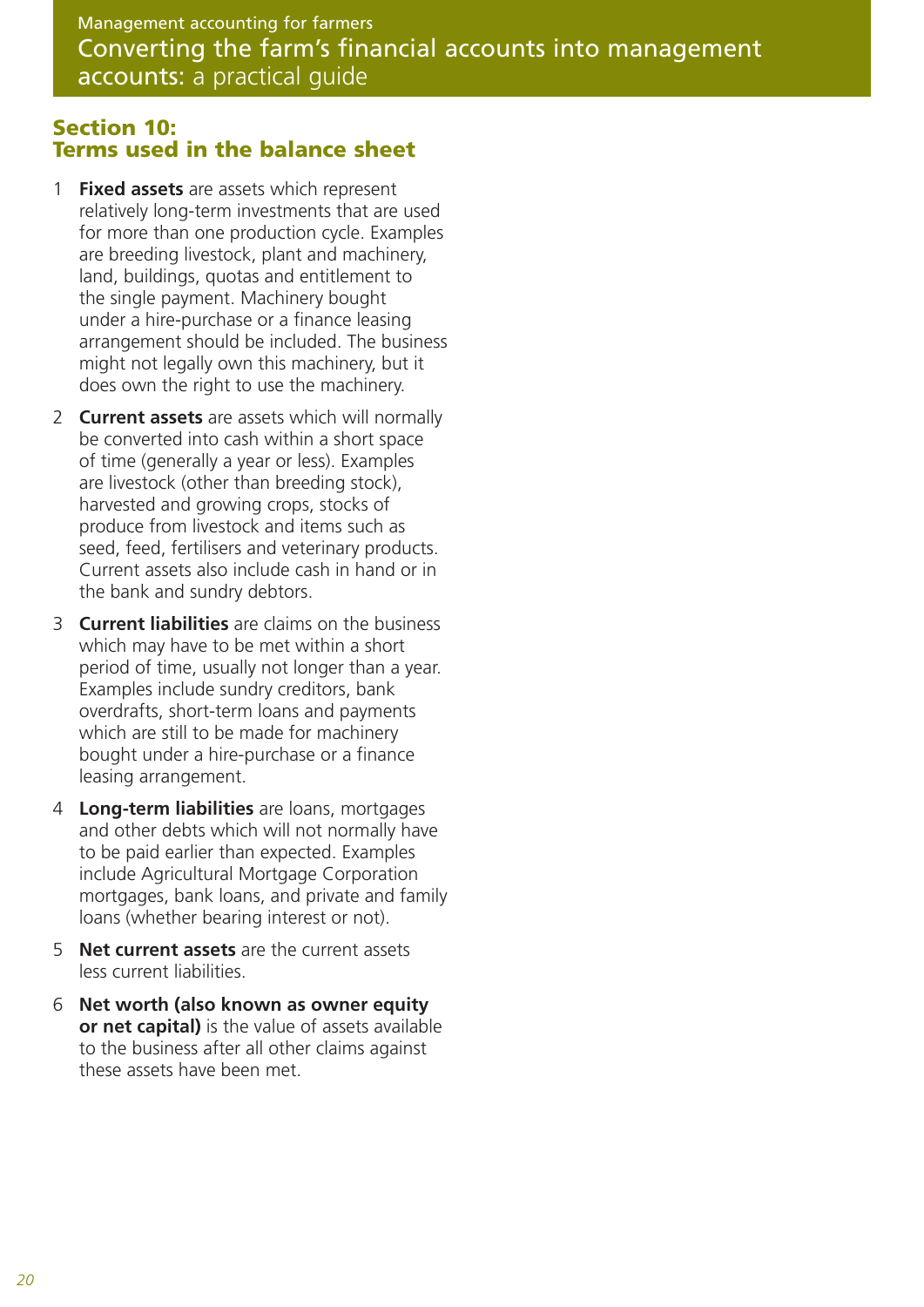### **Section 11: Using the balance sheet**

The balance sheet is vital if you own a business. It deals with the capital invested in the business at one particular point in time, usually the last day of the financial year.

You should be aware that, in balance sheets prepared for the financial accounts, asset values in particular are often based on information collected in the past. These values, such as values of land and quotas, become out of date, quite quickly in some cases. As a result, it is worthwhile to continually reassess the values of assets shown in the balance sheet to make sure they are realistic.

The balance sheet can be used to assess how stable the business will be in the long-term.

Studying the balance sheet for a single year will not be very helpful. It will show the net worth now, but is this more or less than it was last year and the year before? The trends in the figures are very important, and you would hope to see a steady or rising trend in the net worth of your business, to show that your investment or stake in the business is not going down. A falling trend would show that you need to take action to get the business back on course.

Before you examine your balance sheet further, you need to take your most recent balance sheet and check the valuation of the assets to make sure they reflect current values. For example, land and livestock are often valued at their original cost. With land, this may be severely undervalued if values have risen since the date you bought the land. Similarly, the milk quota may be undervalued or may not appear at all if it originally cost you nothing. Asset values may have risen or fallen since the date you bought them and you need to take account of this when assets are valued in the balance sheet.

Examine the valuations of your land, livestock, quotas, crops in store, machinery and buildings on the most recent balance sheet to see if they are realistic values. If they are not realistic values, change them and enter the new 'Total asset' figure and the new 'Net worth' figure on the balance sheet. If you own the business, the net worth is the actual value of the capital stake that you have in the business.

#### How stable your business is overall (long-term)

- It may not be too serious if your business makes a loss rather than a profit in a particular year, as long as this does not happen regularly.
- Just as profits can increase your wealth, losses reduce your wealth. In years when your business makes a loss, this will reduce the capital that you have in the business.
- Even when the business makes a profit, if your personal transactions and tax are more than the profit, this will also reduce your capital. If this situation continues over several years, your capital will drop significantly. Your business could also be at risk, so you need to take action sooner rather than later.

#### Percentage equity

- This shows, as a percentage, how much of the business you own. It will give you a quick guide to how stable the business is overall.
- The percentage equity measures the percentage of total assets that you are funding with the capital you have invested in the business.
- Ideally you should be able to fund around two thirds or more of the assets to take account of any short-term losses. In other words, the percentage equity should be at least 67%. Tenants may find this more difficult to achieve than owner-occupiers.
- To work out the percentage equity, you divide the net worth by the total assets, then multiply that figure by 100.

|                   | Good   | OK            | <b>Warning</b> |
|-------------------|--------|---------------|----------------|
| Net worth         | Rising | <b>Stable</b> | Falling        |
| Percentage equity | Rising | <b>Stable</b> | Falling        |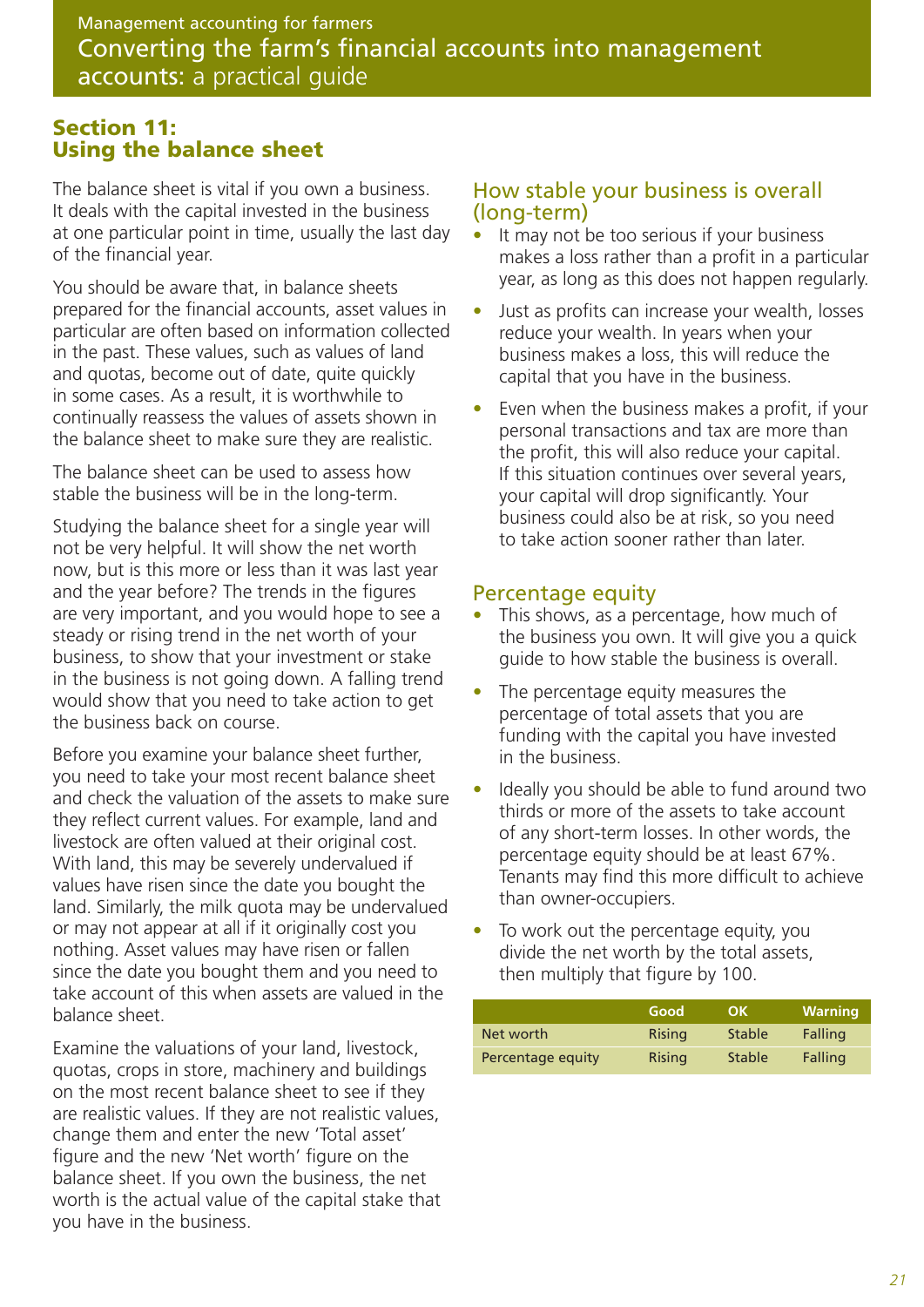# **Appendix 1**

# More information about getting to net farm income from net profit

When working out net farm income from net profit, depending on your farm's circumstances and how your financial accounts have been prepared, you may need to consider the following.

- Breeding livestock stock appreciation
- Adjustment to depreciation
- Change in unrealised profit

More information on these is set out below. Talk to your accountant or farm management consultant before deciding how important these items are in your situation. You can ignore them if you do not think they are important.

In working out the net farm income, the first two items, **breeding livestock stock appreciation** and **adjustment to depreciation** are taken away from net profit. **Change in unrealised profit** is added to net profit.

**Breeding livestock stock appreciation (BLSA)** is the change in value of breeding livestock between the start and end of the year. This is due to the general movement in market prices rather than the quality or age of the herd changing. BLSA can be positive or negative. BLSA is normally included in net profit, but it is never included in net farm income. This is to prevent changes in breeding livestock values affecting trading income. Most farmers and consultants do not consider changes in the paper valuation of breeding livestock as part of trading income, because breeding livestock represent a long-term investment and changes in value are not really relevant to the trading account. In your financial account, the amount of BLSA included in net profit will depend on the method your accountant or consultant uses to value the breeding animals. You may need to consult your accountant or consultant to decide on how significant the level of BLSA is and whether you need to make an adjustment for BLSA.

**Adjustment to depreciation** – depreciation is spreading the cost of an asset over the asset's useful life. It is worked out for machinery, buildings, glasshouses and orchards. Depreciation is included in financial and management accounts. You will need to make an adjustment to depreciation if depreciation in the financial account is not based on the same values as in a management account. This is often the case, because of two reasons.

1 In financial accounts, depreciation is often based on the historic cost where the asset's original cost depreciates (falls) each year. However, in management accounts, it is always based on a current replacement cost to allow for inflation with, for example, new or used machinery prices. Depreciation based on the current replacement cost gives you a better idea of the level of money the business needs to invest in machinery each year to maintain the current machinery the business has.

#### **BREAKDOWN OF DEPRECIATION OF PLANT, MACHINERY AND VEHICLES**

|                                                                                                                                                | <b>Financial</b><br>account | <b>Management</b><br>account |
|------------------------------------------------------------------------------------------------------------------------------------------------|-----------------------------|------------------------------|
| Year end                                                                                                                                       |                             | December 31st December 31st  |
|                                                                                                                                                | £                           | £                            |
| <b>Opening valuation</b>                                                                                                                       | 42,000                      | 52,000                       |
| <b>Revaluation increment</b>                                                                                                                   |                             | 10,000                       |
| <b>Purchases</b>                                                                                                                               | 8,000                       | 8,000                        |
| Depreciation rate (%)                                                                                                                          | 20                          | 20                           |
| Depreciation before profit (loss)<br>on asset sales<br>Plant, machinery and vehicles<br>at op. valuation (OV +<br>revaluation increment) x 20% | 8,400                       | 12,400                       |
| Purchases* (purchases x 0.5) x 20%                                                                                                             | 800                         | 800                          |
| <b>Total depreciation</b>                                                                                                                      | 9,200                       | 13,200                       |
| * Purchases are multiplied by 0.5 as it is assumed that                                                                                        |                             |                              |

*purchases are on the farm for half of the year, on average.*

2 The second reason is a difference in how profit on asset sales is treated. In financial accounts, the profit on asset sales is often shown as an overhead cost, separate from depreciation. In management accounts, however, it should be included when working out depreciation. For more information on profit on asset sales, see page 6.

The adjustment to depreciation is the amount that has to be taken away from net profit to allow for the difference in depreciation between the financial and management accounts, after allowing for current replacement cost and profit on asset sales. Consult your accountant or farm management consultant to decide if you will need to make an adjustment for depreciation. It might be that, for your business, this kind of adjustment would be small and not worth making.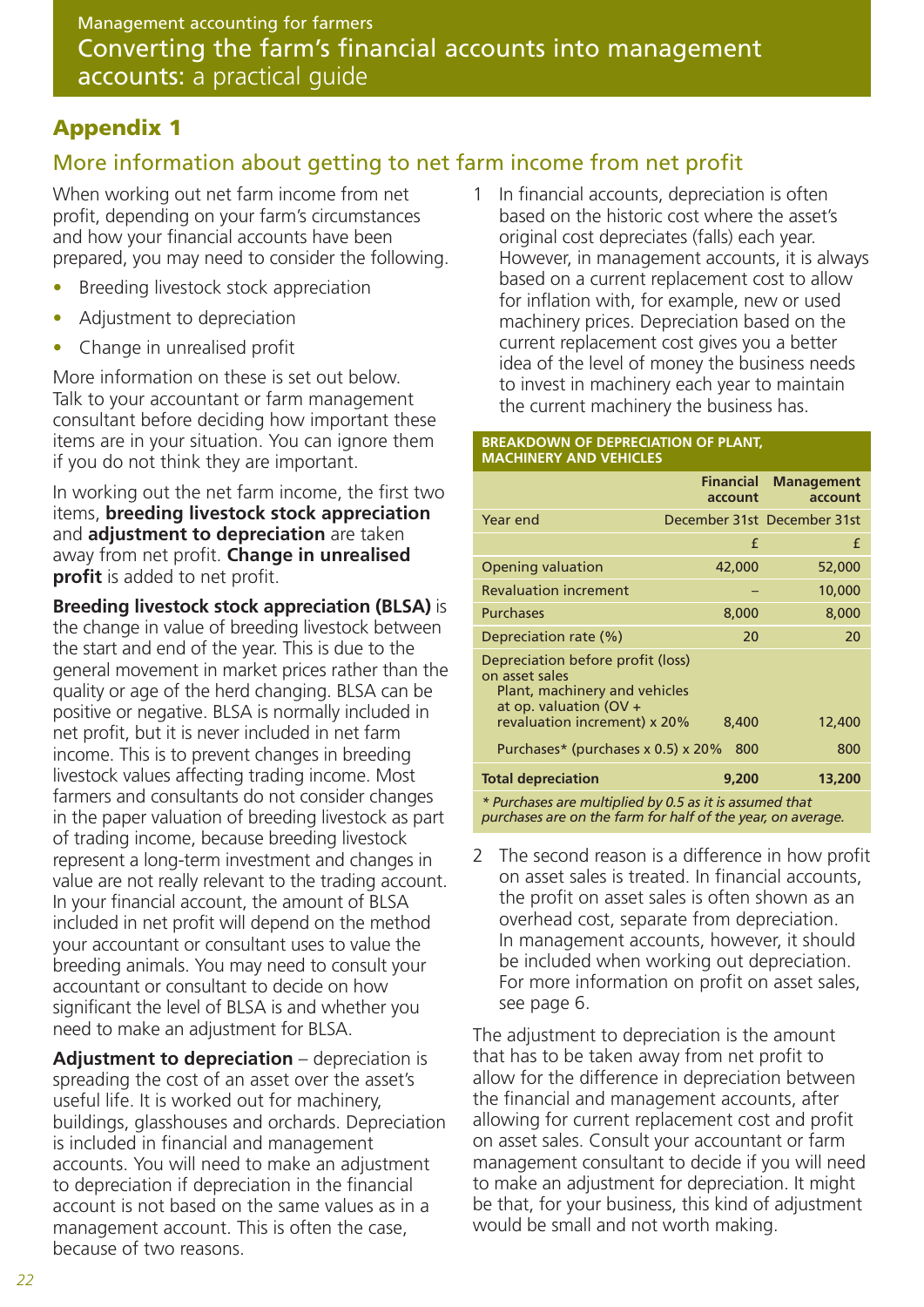In the example below, the adjustment to depreciation is large (£8,500) and this will have to be taken from net profit when working out net farm income.

| <b>EXAMPLE OF ADJUSTMENT TO DEPRECIATION</b>                                                                 |                               |                                |
|--------------------------------------------------------------------------------------------------------------|-------------------------------|--------------------------------|
|                                                                                                              | <b>Financial</b><br>account   | <b>Management</b><br>account   |
| Year end                                                                                                     |                               | December 31st December 31st    |
| Depreciation method of<br>calculation                                                                        | <b>Historic cost</b>          | Current<br>replacement<br>cost |
|                                                                                                              | £                             | £                              |
| <b>Opening valuation</b><br>Plant, machinery and vehicles<br><b>Fixed equipment</b><br><b>Buildings</b>      | 42,000<br>30,000<br>5,000     | 52,000<br>45,000<br>25,000     |
| <b>Purchases</b><br>Plant, machinery and vehicles<br><b>Fixed equipment</b><br><b>Buildings</b>              | 8,000<br>0<br>$\overline{0}$  | 8,000<br>0<br>0                |
| Revaluation gain* (f)<br>Plant, machinery and vehicles<br><b>Fixed equipment</b><br><b>Buildings</b>         |                               | 10,000<br>0<br>0               |
| Sales<br>Plant, machinery and vehicles<br><b>Fixed equipment</b><br><b>Buildings</b>                         | $1,000**$<br>0<br>$\mathbf 0$ | 2,000<br>0<br>0                |
| Depreciation rate (%)<br>Plant, machinery and vehicles<br><b>Fixed equipment</b><br><b>Buildings</b>         | 20<br>10<br>10                | 20<br>10<br>10                 |
| Depreciation (f)<br>Plant, machinery and vehicles<br><b>Fixed equipment</b><br><b>Buildings</b>              | 9,200<br>3,000<br>500         | 13,200<br>4,500<br>2,500       |
| Closing valuation***<br>Plant, machinery and vehicles<br><b>Fixed equipment</b><br><b>Buildings</b>          | 39,800<br>27,000<br>4,500     | 54,800<br>40,500<br>22,500     |
| Depreciation before profit (loss)<br>on asset sale (f)                                                       | 12,700                        | 20,200                         |
| Profit (loss) on asset sale**<br>Plant, machinery and vehicles<br><b>Fixed equipment</b><br><b>Buildings</b> | 1,000<br>0<br>$\overline{0}$  |                                |
| <b>Depreciation after profit (loss) on</b><br>on asset sale                                                  | 11,700                        | 20,200                         |
| <b>Adjustment to depreciation (f)</b>                                                                        |                               | 8,500                          |

*\* Revaluation gain (or loss if a negative value) is the amount by which the replacement value of the asset has risen (or fallen) during the accounting year due to movements in average market prices for that particular asset.* 

*\*\* For this example, sale value in financial account is entered as value at opening valuation (£1,000) and therefore excludes £1,000 profit on sale (actual sale revenue is £2,000).*

*\*\*\* Closing value = Opening value + purchases + revaluation gain – sales – depreciation*

**Unrealised profit** is the difference between profit based on valuing livestock and crops in store at market value and profit based on valuing using production costs. Generally, in financial accounts, valuations are based on production costs. In management accounts, they are based on market value, after taking account of the estimated cost of marketing.

**Change in unrealised profit** is the difference in unrealised profit between the opening and closing valuation. When converting a financial account into a management account, the change in unrealised profit is added back to net profit. In the example below, the change in unrealised profit is £20,000.

#### **EXAMPLE OF CALCULATION OF CHANGE IN UNREALISED PROFIT**

|                                                                                                                                  | <b>Financial</b><br>account | <b>Management</b><br>account     |
|----------------------------------------------------------------------------------------------------------------------------------|-----------------------------|----------------------------------|
| Year end                                                                                                                         | £                           | December 31st December 31st<br>£ |
| Wheat in store at opening<br>valuation (t)                                                                                       | 1,000                       | 1,000                            |
| Value of wheat in store at<br>opening valuation ( <i>f</i> /t)                                                                   | 50                          | 60                               |
| Value of wheat in store at<br>opening valuation (£)                                                                              | 50,000                      | 60,000                           |
| Unrealised profit at opening<br>valuation (f)                                                                                    | $\mathbf{0}$                | 10,000                           |
| Wheat in store at closing<br>valuation (t)                                                                                       | 1,500                       | 1,500                            |
| Value of wheat in store at<br>closing valuation (£/t)                                                                            | 50                          | 70                               |
| Value of wheat in store at<br>closing valuation $(f)$                                                                            | 75,000                      | 105,000                          |
| Unrealised profit at closing<br>valuation (f)                                                                                    | $\mathbf{0}$                | 30,000                           |
| <b>Change in unrealised profit</b><br>(unrealised profit at closing<br>valuation less unrealised profit<br>at opening valuation) | $\bf{0}$                    | 20,000                           |
|                                                                                                                                  |                             |                                  |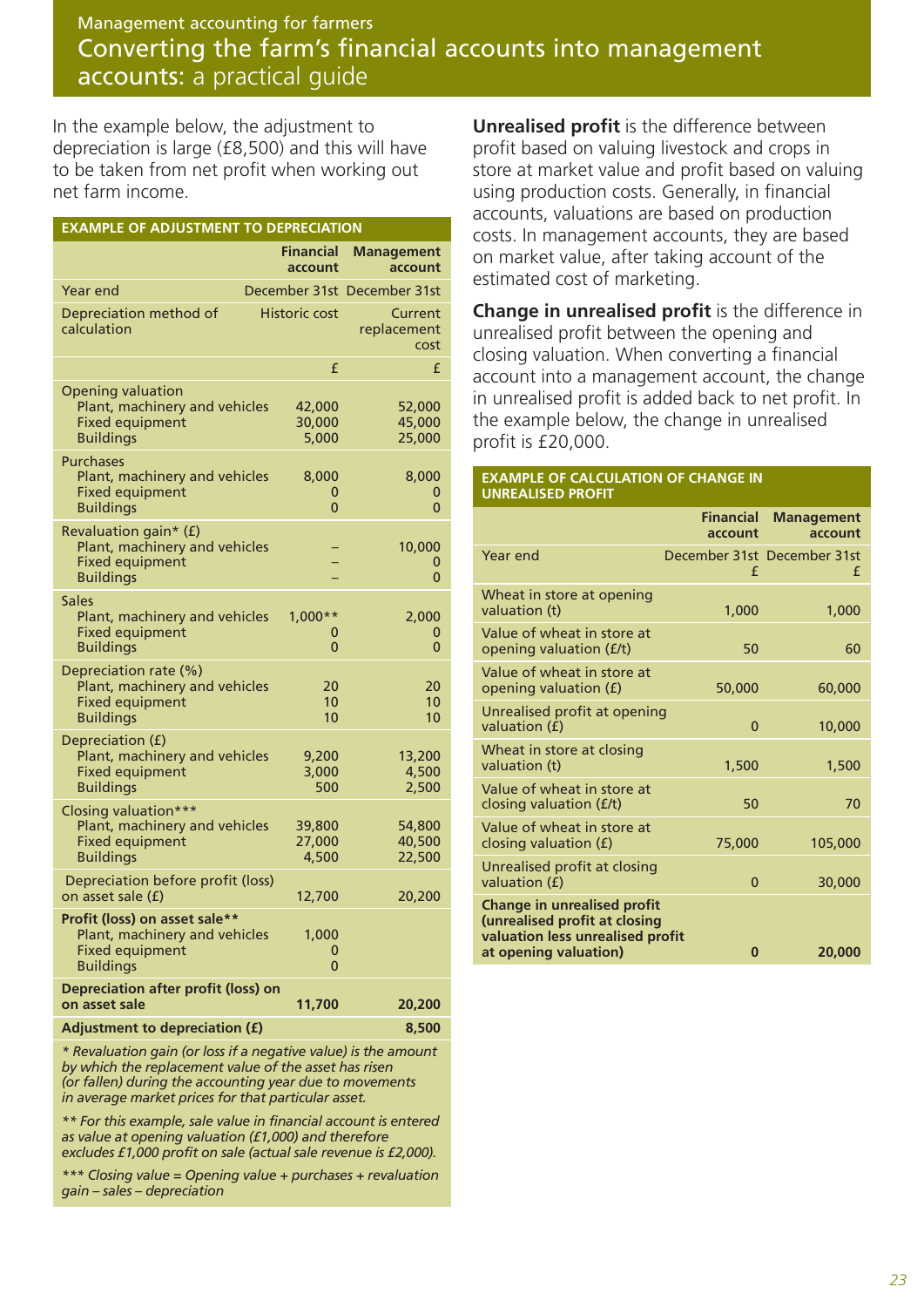### **Appendix 2**

### Breeding livestock stock appreciation and herd depreciation – what are they? why are they important?

#### **Breeding livestock stock appreciation (BLSA)**

is the change in value of breeding livestock between the start and end of the year. This is due to general movement in market prices rather than the quality or age of the herd changing. BLSA can

|  | be positive or negative. |  |  |  |  |
|--|--------------------------|--|--|--|--|
|  |                          |  |  |  |  |

| <b>EXAMPLE OF BREEDING LIVESTOCK STOCK APPRECIATION</b> |               |               |                   |  |  |
|---------------------------------------------------------|---------------|---------------|-------------------|--|--|
|                                                         | <b>Number</b> | f per<br>head | <b>Total</b><br>£ |  |  |
| Opening value of dairy herd                             | 100           | 500           | 50,000            |  |  |
| Closing value of dairy herd                             | 100           | 650           | 65,000            |  |  |
| Change in value                                         |               |               | 15,000            |  |  |
| Of which, change due to BLSA                            |               |               | 10,000            |  |  |
| Change due to other reasons*                            |               |               | 5,000             |  |  |

*\* Change due to other reasons' could include: a change in the genetic quality of the herd, a change in the average age of the herd or a change in the way that the cows are managed (which could, for example, lead to a change in the cull weight).*

BLSA is not included in net farm income or livestock enterprise output. This is to prevent changes in paper values of breeding livestock affecting trading income. Breeding livestock represent a long-term investment and changes in value are not relevant to how the business performs.

However, in management accounts, BLSA does have an important role in that it allows **herd depreciation** and breeding livestock output to be worked out properly.

**Herd depreciation** is spreading the cost of a breeding animal over its useful life. Like any other working asset, breeding animals lose value as they move nearer to the stage when they have to be culled. As a result, herd depreciation is the animals fall in value over the accounting period as each animal moves nearer to the end of its productive life.

To work out herd depreciation, you need the opening and closing values of the herd along with an estimate of the BLSA. The BLSA depends on the method your accountant or consultant uses to value the breeding animals. You will probably need to consult your accountant or consultant to get an estimate of the level of BLSA for each breeding livestock enterprise.

Herd depreciation is then worked out by using the following formula.

**Herd depreciation** equals **opening value** plus **purchases and transfers in** plus **BLSA** minus **sales and transfers out** minus **closing value (where the closing value includes BLSA)**.

The example below shows how herd depreciation is worked out for a dairy herd.

#### **CALCULATION OF HERD DEPRECIATION**

|                                                                        | (E)    |
|------------------------------------------------------------------------|--------|
| Opening value of herd                                                  | 50,000 |
| Purchases and transfers in<br>(25 freshly calved heifers at £800)      | 20,000 |
| <b>BLSA</b>                                                            | 10,000 |
| Sales and transfers out (25 culls at £300)                             | 7,500  |
| Closing value (including BLSA)                                         | 65,000 |
| Herd depreciation                                                      |        |
| (Op Val + purchases & trans in<br>+ BLSA – sales & trans out – Cl Val) | 7,500  |
| Average no of cows in herd                                             | 100    |
| Herd depreciation per cow                                              | 75     |

#### **Valuing animals**

To work out herd depreciation properly, you should develop a system to value the herd properly and carefully. It is worth dividing the herd into different age groups, as in the example below. Consider factors such as quality and age, including how the average quality and age of the herd has changed over the year. Then consider BLSA. You should aim to get a realistic market value of the herd, at the opening and closing valuation and to decide how much of the change in value is BLSA.

#### **EXAMPLE OF HERD VALUATION SHOWING NUMBERS OF COWS AND THEIR VALUES**

|                                                |           | <b>Opening valuation</b> | <b>Closing valuation</b> |        |
|------------------------------------------------|-----------|--------------------------|--------------------------|--------|
|                                                | <b>No</b> | Val                      | <b>No</b>                | Val    |
| Cows midway<br>through first year<br>in herd   | 25        | 725                      | 25                       | 838    |
| Cows midway<br>though second year              | 25        | 575                      | 25                       | 713    |
| Cows midway through<br>third year              | 25        | 425                      | 25                       | 588    |
| Cows midway through<br>fourth (and final) year | 25        | 275                      | 25                       | 463    |
| Average value (all cows)100                    |           | 500                      | 100                      | 650    |
| Total per herd                                 |           | 50,000                   |                          | 65,000 |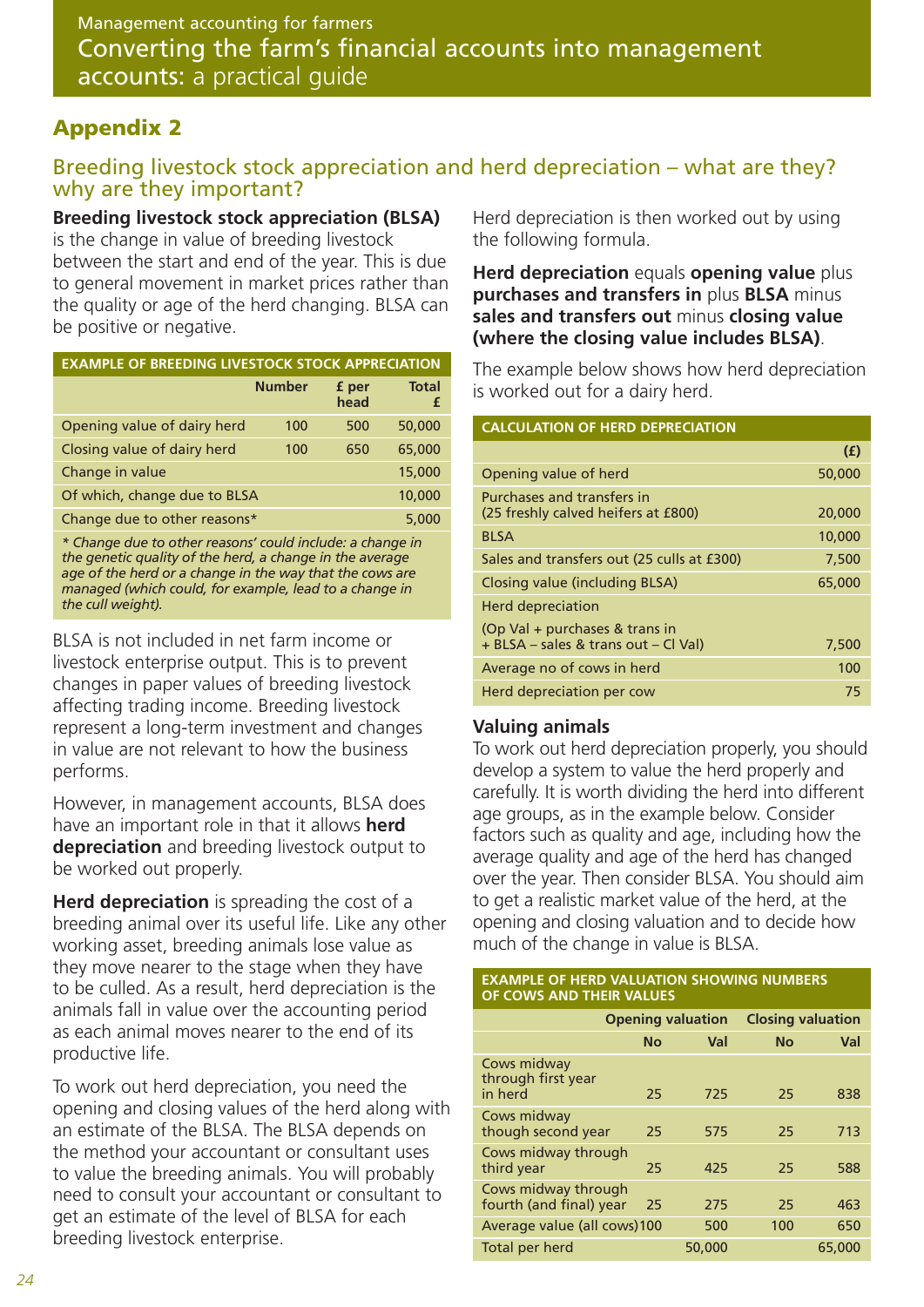The table below shows how the value of the cows in the previous table changes between the opening valuation and the closing valuation because of BLSA and reasons other than BLSA.

Examples of reasons other than BLSA are changes in how the herd is managed, such as more accurate milk recording or achieving higher prices for culled cows. In the example below, the farm is achieving higher cull prices because of a change in how the herd is managed, and this has a greater effect on the older cows as they approach the culling stage.

As the table shows, BLSA has an effect on the values of all age groups in the herd, not just the older ones.

| OPENING AND CLOSING VALUES AND VALUATION CHANGES BY DIFFERENT AGE CATEGORIES |                                |                                                                 |                                           |                                                  |                                                  |  |  |  |
|------------------------------------------------------------------------------|--------------------------------|-----------------------------------------------------------------|-------------------------------------------|--------------------------------------------------|--------------------------------------------------|--|--|--|
|                                                                              | <b>Opening</b><br><b>Value</b> | <b>Valuation</b><br>change due to<br>reasons other<br>than BLSA | <b>Valuation</b><br>change due<br>to BLSA | <b>Closing value</b><br>excluding<br><b>BLSA</b> | <b>Closing value</b><br>including<br><b>BLSA</b> |  |  |  |
| Cows in first year (per head)                                                | 725                            | 13                                                              | 100                                       | 738                                              | 838                                              |  |  |  |
| Cows in second year                                                          | 575                            | 38                                                              | 100                                       | 613                                              | 713                                              |  |  |  |
| Cows in third year                                                           | 425                            | 63                                                              | 100                                       | 488                                              | 588                                              |  |  |  |
| Cows in fourth (and final) year                                              | 275                            | 88                                                              | 100                                       | 363                                              | 463                                              |  |  |  |
| Average (all cows)                                                           | 500                            | 50                                                              | 100                                       | 550                                              | 650                                              |  |  |  |
| <b>f</b> per herd                                                            | 50,000                         | 5,000                                                           | 10,000                                    | 55,000                                           | 65,000                                           |  |  |  |

#### Have you worked out herd depreciation correctly?

Having worked out the depreciation of your herd, you can quickly check the answer as follows. Consider the value of a typical freshly calved heifer going into the herd for the first time, then deduct the value of a typical cull, valuing the cull *at the same point in time* that you value the

freshly calved heifer. Divide the result by the typical lifetime of a cow in your herd, and the answer should be reasonably close to the figure you have worked out using the more thorough method, which takes account of BLSA.

An example would be £900 (freshly calved heifer) minus  $£400$  (cull) divided by 5 years,  $= £100$ depreciation for each cow.